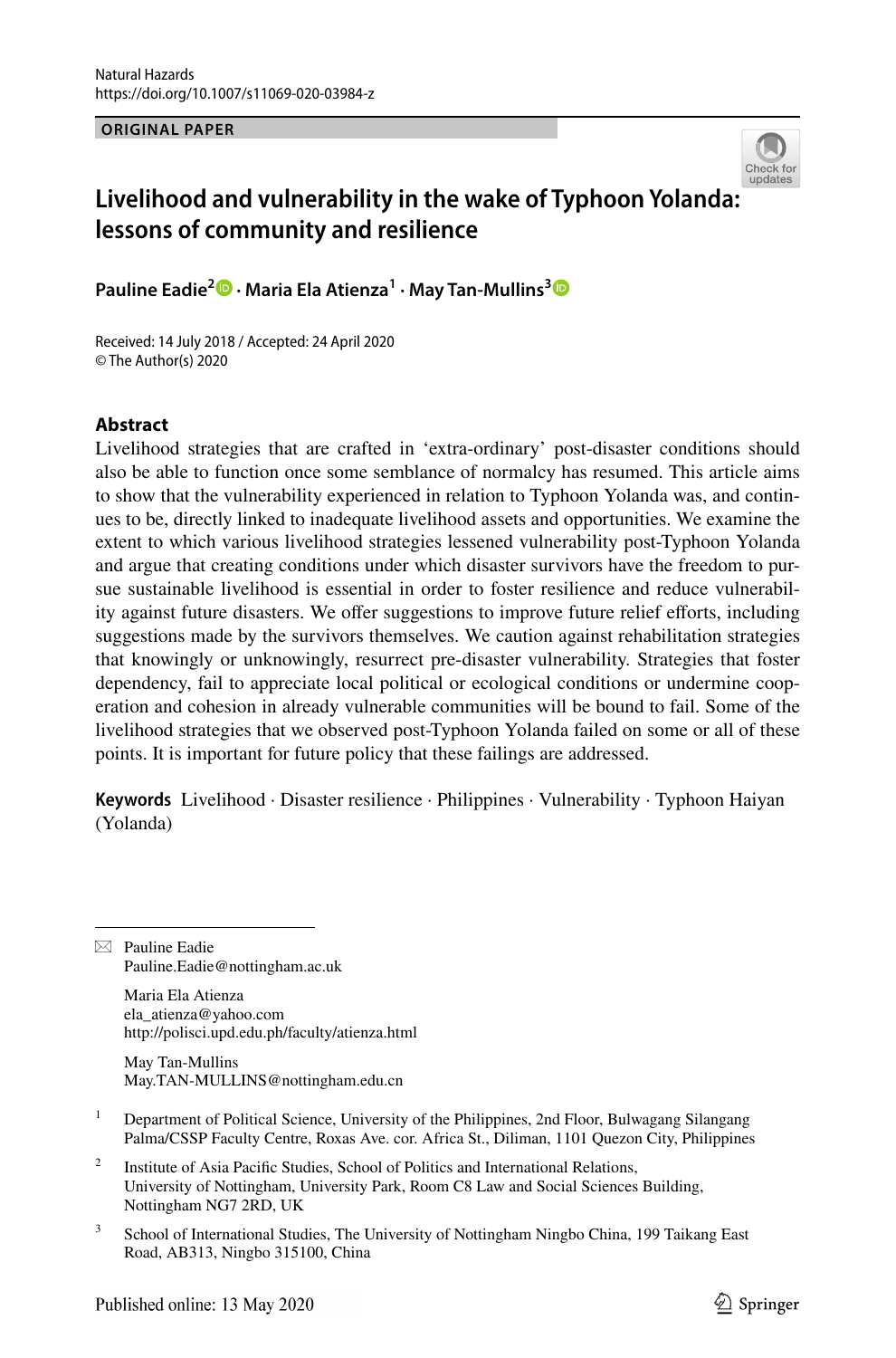## **1 Introduction**

Livelihood can be threatened by a complex array of issues such as disasters and wars, which could deprive households of productive assets and access to markets, and potentially disrupt livelihood related mutual support mechanisms that often exist in poor communities. In this article, we argue that strategies to restore livelihood after a disaster must be devised so that they can function effectively under 'ordinary', as opposed to 'extraordinary' conditions (or times). Ordinary and extraordinary are not polar opposites; they are points on a shifting and complex matrix of socio-economic life and the impact of disasters. Ordinary conditions may include, but are not limited to, exposure to various anticipated risks such as seasonal storms and fooding, inadequate shelter, discrimination on the basis of ethnicity, age or gender, limited livelihood related capability or governmental inadequacy. These are at times structural and consistent conditions that could happen on a regular basis. Disasters such as super typhoon Yolanda (international name Haiyan) are considered to be extraordinary. They are extreme in terms of their sheer scale and severity, are unusually disruptive and result in unanticipated impacts.

In the aftermath of Typhoon Yolanda thousands of aid workers arrived in the disaster zone and millions of dollars in foreign aid poured into the local economy in support of the humanitarian relief and rehabilitation efort. Many agencies stayed for up to 2 years, some for longer, creating new opportunities for business, investment and local employment but demand also increased for local goods and service, infating prices and creating jobs (Secret Aid Worker [2015](#page-18-0)). However, when aid agencies move on, and the post-disaster economic bubble<sup>[1](#page-1-0)</sup> has run its course, a return to socio-economic 'normalcy' may be suboptimal, impossible or hard to quantify. Nevertheless, livelihood strategies created in the aftermath of a disaster should still be viable in 'ordinary' circumstances. For livelihood initiatives to be truly sustainable, they should be capable of reducing vulnerability over the longer term and making the 'ordinary' better.

Human vulnerability is a multi-dimensional and dynamic condition. Age, gender, disability, sexuality, ethnic diference, locality and levels of wealth can all infuence how vulnerable people are to specifc threats and how these threats are perceived and experienced. Poor individuals or communities may not, on the face of it, appear insecure as they are functioning and their vulnerability may be latent. However, natural hazards can expose this latent vulnerability that poor communities live with on a daily basis. When this exposure is sudden, as in the case of major typhoons or earthquakes, the impact of the event dictates that the event itself and the subsequent relief efort is presented in 'extraordinary' terms.

This was the case when Typhoon Yolanda struck the Eastern Visayas region of the Philippines on 8 November 2013. It was one of the strongest typhoons ever to make landfall with wind speeds up to 315 kms per hour and a strong surge that reached six metres in places. More than 6000 people died, 1785 were reported missing and 28,626 were injured (National Operational Assessment of Hazards, n.d.). The total number of people afected

<span id="page-1-0"></span><sup>1</sup> In the aftermath of disasters, asset bubbles can be created whereby the cost of goods and services are rapidly infated due to demand generated by aid infux. Such assets could include e.g. catering and accommodation, office space, interpreters, drivers and labourers, construction materials and machinery or water. Where local economies rely on sectors significantly affected by the disaster such as tourism, farming or fisheries, and piecemeal own account working is common dependence on the disaster economy is likely to be higher. This means that when demand contracts and asset prices fall, or the bubble bursts, the local economy could end up worse off than before the disaster.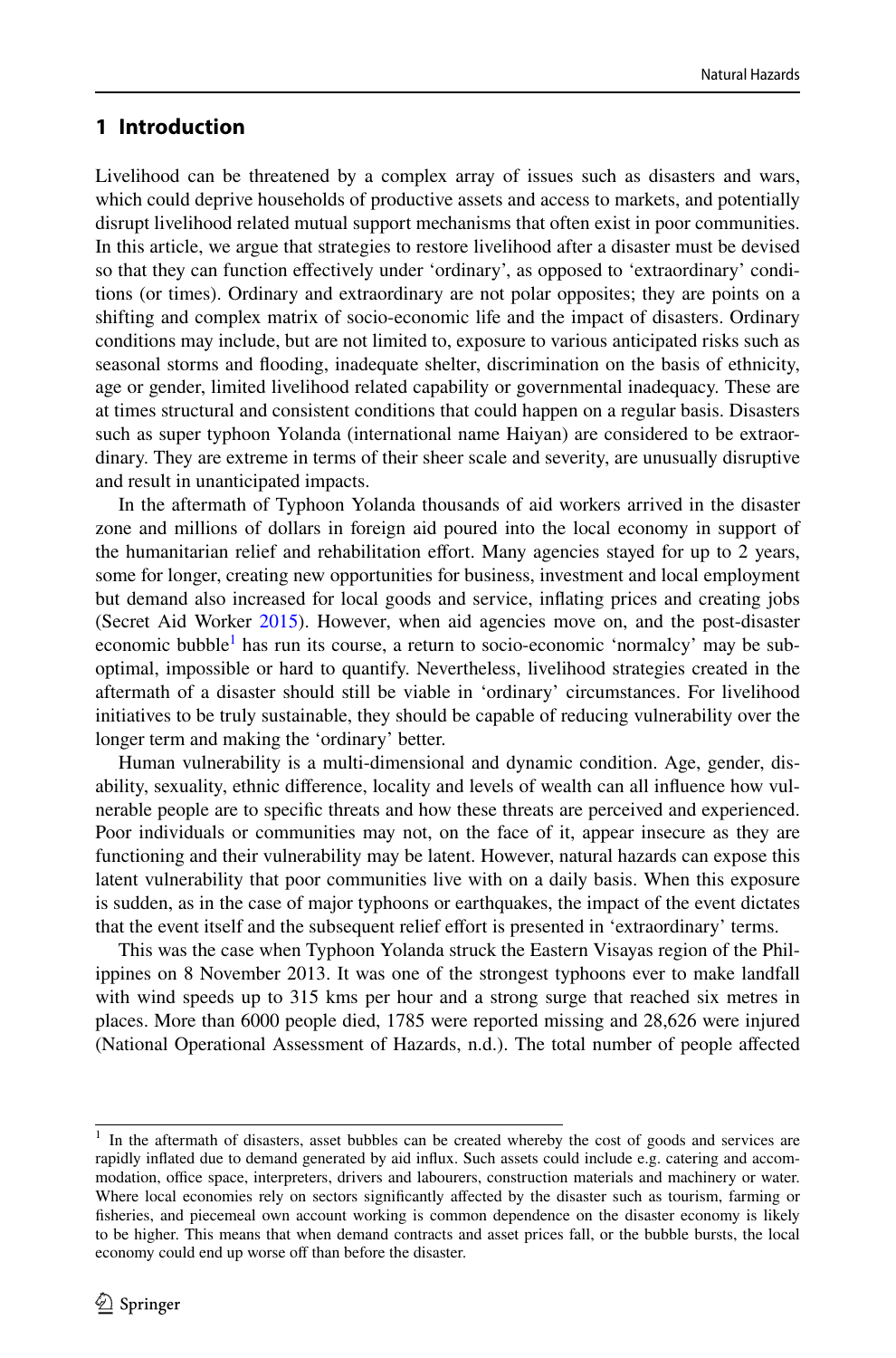by Typhoon Yolanda, in relation to their livelihood, environmental and food security, was approximately 16 million. The livelihoods of 5.9 million people were 'destroyed, lost or disrupted' (OCHA/UNEP [2014:](#page-17-0) 5) by Typhoon Yolanda.

Building on the earlier work of Cannon et al. ([2003\)](#page-16-0), we argue that post-disaster livelihood strategies that are informed by a central reference point of vulnerability (during the 'ordinary' times) could help build more resilient futures. We argue that *ex ante* livelihood 'bufers' (Marschke and Berkes [2006](#page-17-1); Scoones [1998\)](#page-18-1) could help reduce vulnerability and that these bufers should be mainstreamed into disaster risk reduction (DRR). We have chosen to focus on livelihood because this issue was central to the rehabilitation eforts post-Typhoon Yolanda and is more broadly a key driver of sustainable post-disaster recovery. In connection with the other related literature, livelihood is one of two (the other being housing) aspects of recovery that 'play a critical role in the perception of affected individuals about their general recovery after disasters' (Taheri Tafti and Tomlinson [2015](#page-18-2): 168).

The communities examined in this article are all located in the adjacent Local Government Units (LGUs) of Palo, Tanauan and Tacloban City, in the Eastern Visayas region (also known as Region VIII) of the Philippines. This region bore the brunt of Typhoon Yolanda in November 2013. Governance in the Philippines is devolved through a system of LGUs, namely provinces, cities, municipalities, and barangays (the smallest politicaladministrative units) run by elected officials. LGUs have various powers that are devolved from the national government under the 1991 Local Government Code (Brillantes [1998](#page-16-1)). Palo is a third class municipality and Tanauan is designated second class; government classifcation is based on income. Tacloban is a highly urbanised city with a population of over 242,089 in 2015 (Philippines Statistics Authority [2016\)](#page-17-2) and an annual income over 50 million PHP (constant price using 1991 as base year).

The Visayas islands are home to some of the poorest provinces in the Philippines<sup>[2](#page-2-0)</sup>. The three areas were chosen as the focus of this study as they were at the centre of a massive and prolonged international relief effort. They are not conflict zones; however, many coastal dwellers lived 'close to the subsistence level and [were] thus structurally positioned at the edge of socio-economic disaster' (Siar [2003](#page-18-3): 272). In this case, socio-economic disaster was triggered by a 'natural disaster', Typhoon Yolanda. An assessment of the extent to which relief strategies reduced or increased vulnerability via livelihood, is one useful way of testing whether disaster relief strategies really managed to foster resilience after Typhoon Yolanda. As vulnerability is understood and experienced in many diferent ways, this article draws on a wide range of primary survey and interview data gathered in our chosen communities.

This article frst outlines our data gathering strategies and elaborates on vulnerability as a conceptual framework. We then summarise the diferent concepts such as livelihood, resilience, disasters and vulnerability and their relation to each other. We argue that the vulnerability experienced in relation to Typhoon Yolanda was, and continues to be, directly linked to inadequate livelihood assets and opportunities. The next section examines the pre-disaster vulnerability that existed during 'ordinary' conditions. This is followed by an assessment of how post-disaster interventions during 'extraordinary' circumstances contributed, or did not contribute, to resilience and lessening of vulnerability. The fnal section

<span id="page-2-0"></span> $2$  A distinction can be made within the Visayas with Eastern, Northern and Western Samar provinces recording higher poverty rates than Leyte (most number of poor families) and being in the top ten poorest provinces of the Philippines together with Negros Oriental in 2012 (NAPC). However, in the frst half of 2014, Eastern Visayas (Region VIII) became the poorest region in the country (NSCB [2015](#page-17-3)).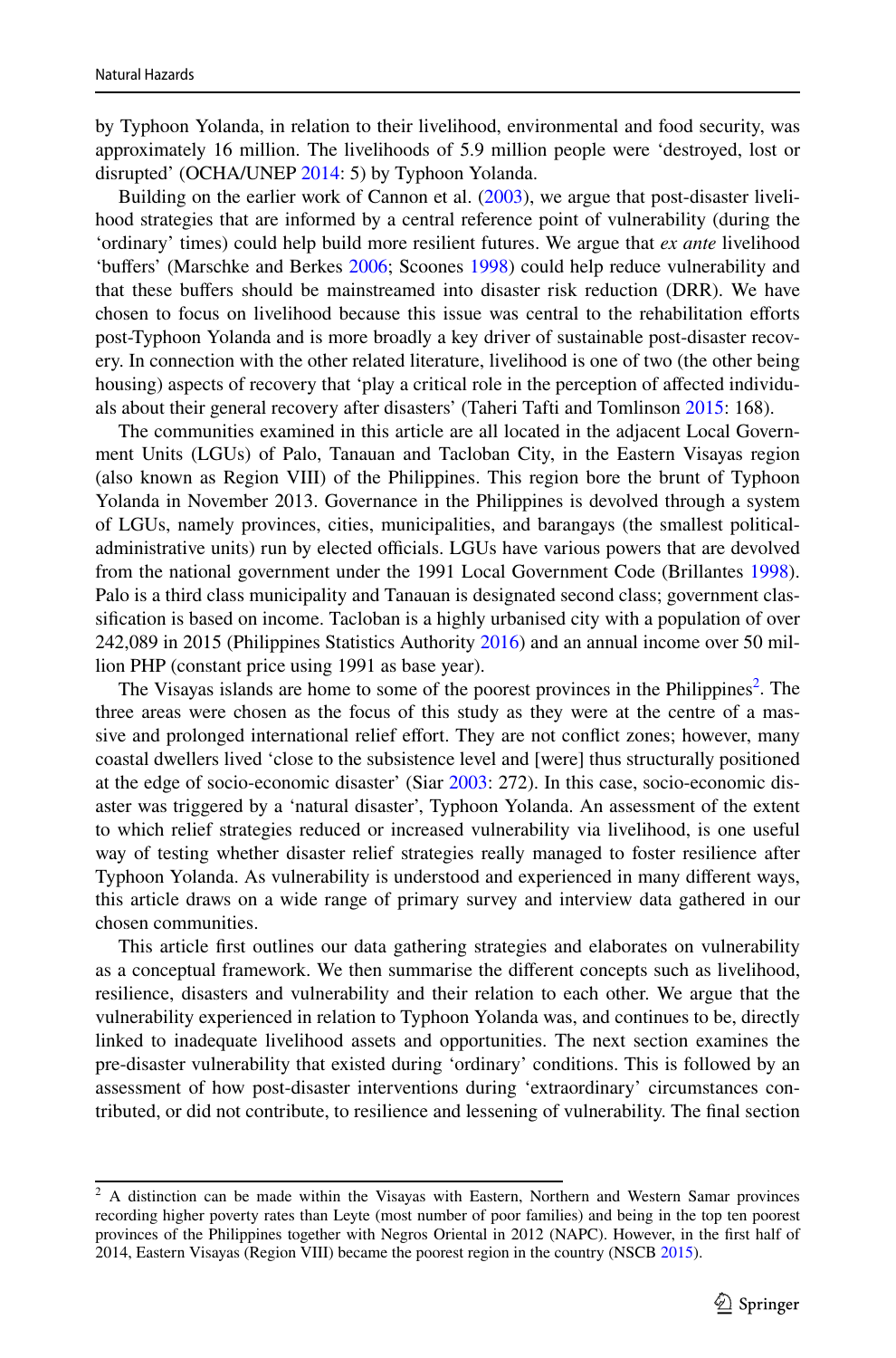summarises our fndings and we conclude by cautioning against rehabilitation strategies that knowingly or unknowingly, resurrect pre-disaster vulnerability. Strategies that foster dependency, fail to appreciate local political or ecological conditions or undermine cooperation and cohesion in already vulnerable communities will be bound to fail.

### **2 Data gathering**

In this article, we use a comparative and mixed methods approach using quantitative and qualitative data. Evidence is drawn mostly from 20 barangays of comparable size across three LGUs: eight in Tacloban City, six in Palo and six in Tanauan. The uneven sample size across the LGUs relates to the difering size, and hence number of barangays, within each LGU. Assessing post-disaster activity across space at the barangay level allowed us to compare what strategies worked better or worse in similarly impacted, but diferent, localities in terms of post-disaster resilience building. This is important as community resilience building is best understood from the bottom up in order to avoid 'disaster management interventions [that] have a propensity to follow a paternalistic mode that can lead to the skewing of activities towards supply rather than demand' (Manyena [2006](#page-17-4): 438).

Coastal geography alone dictated our choice of barangays<sup>3</sup>, and we had no prior assumptions about the degree of social cohesion or efective leadership and capacity building within each barangay. This paper is based on the premise that there was great value in information drawn directly from local 'communities' that had lived experience of the disaster and its aftermath. We treat communities as being a group of people living within the geographically and politically defned area of a barangay. These communities are linked by family ties and embedded interaction between neighbours, especially where populations are stable. However, such communities do not operate in isolation. Networks of social interaction and joint action that impacted upon these communities operated at a number of levels including locally, nationally and internationally. The idea of community is important as without 'community participation, disaster relief often inadvertently rebuilds […] structures of vulnerability' (Bhatt and Reynolds [2012](#page-16-2): 74).

Vulnerability is a material and social condition and, to a certain extent, subjective. Therefore, we aimed to gather a broad range of data on the material and social experience of rehabilitation as systematically as possible. We interviewed a sample of the population large enough to allow for the cross-checking of responses and conducted about 800 household surveys annually in 2015, 2016 and 2017. This allowed us to identify general trends in how the rehabilitation eforts were perceived and experienced across time and space and teased out the nuances of power relations between the diferent stakeholders. The data cited in this paper refers only to the survey responses that directly address livelihood. We instructed our feldworkers to survey an equal balance of men and women; nevertheless, our respondents were predominately female: 61 per cent in 2015, 74.7 per cent in 2016 and 75 per cent in 2017. As our surveys were conducted during daylight hours this gender imbalance was indicative that it was predominantly women who were at home during the working day.

Semi-structured interviews were also conducted with a range of governmental and nongovernmental stakeholders over 4 years from 2014 to 2018. We interviewed each barangay

<span id="page-3-0"></span><sup>&</sup>lt;sup>3</sup> The barangays chosen were: Tacloban: Barangays 54, 54-A, 66-A, 67, 87, 88, 89, and Abucay (least afected); Palo: Cavite, Cogon, Libertad (least afected), Pawing, Salvacion, and San Joaquin; and Tanauan: Bislig, Calogcog, Salvador (least afected), San Roque, Sta. Cruz, and Sto. Niño.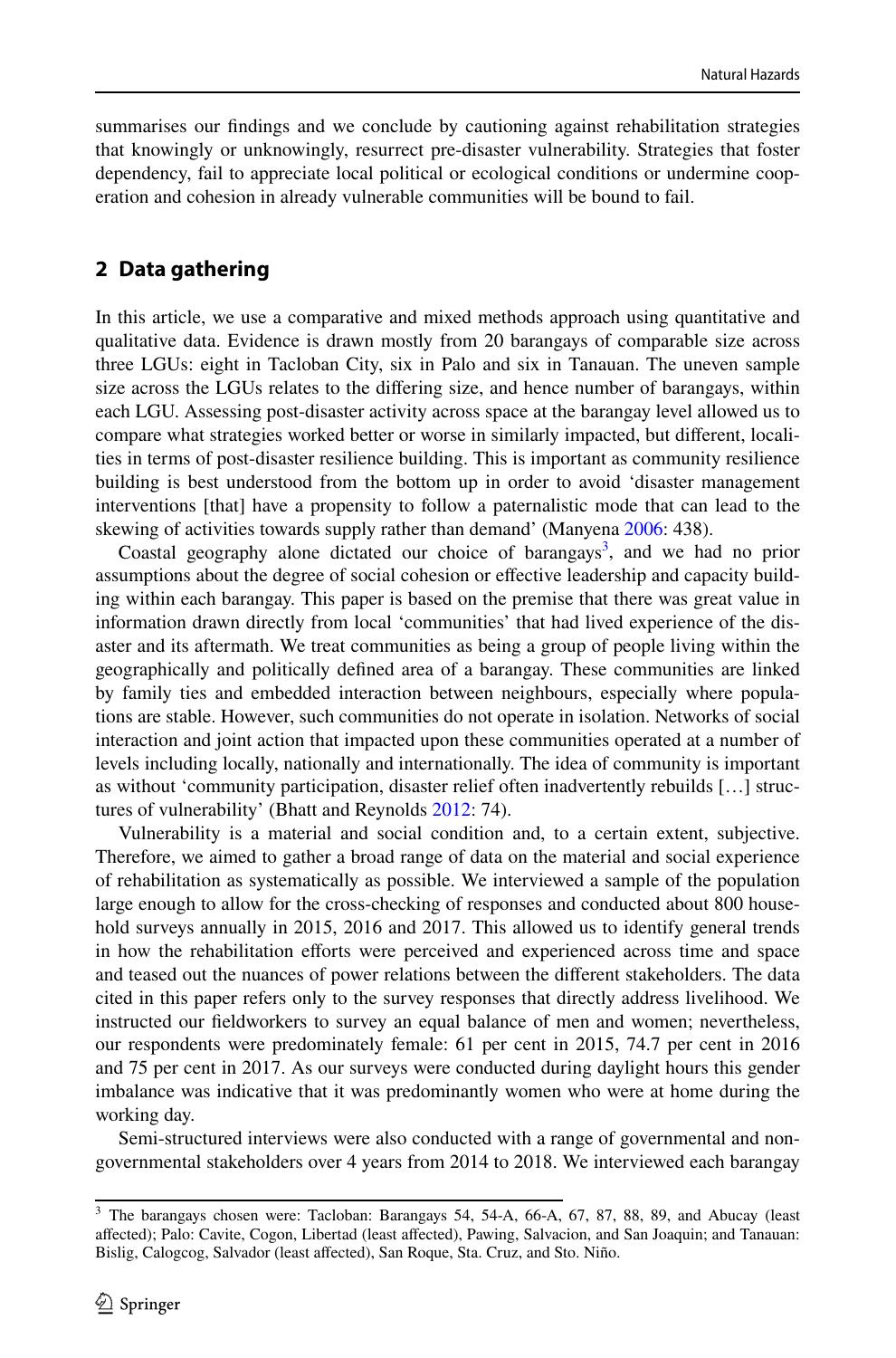captain (or representative) and mayor annually for the duration of our project. Twenty-four focus group discussions with various sectors including women, the elderly, youth, persons with disabilities and mixed groups, across the three LGUs were held over 3 years. We also identifed two families in each barangay, one most afected and one least afected, that were willing to be interviewed year on year. By selecting 20 most affected and 20 least affected families, we aimed to establish the factors that helped or hindered disaster recovery given their similar but perhaps diferent experiences. We asked every family the same questions. By interviewing 40 families in a semi-structured and systematic fashion, we aimed to go beyond mere anecdotal evidence.

The virtue of gathering evidence over time is that we were able to monitor frst-hand the extent to which relief operations ameliorated the vulnerability of communities beyond the initial emergency phase. We were able to go back to the same communities and the same respondents to see whether their situation had improved or changed and what the primary obstacles were to their rehabilitation. We were also able to observe the shift in activity when many international aid agencies left and tease out the sustainability of these livelihood strategies in both extraordinary and ordinary conditions. The production of both quantitative survey data and qualitative interview data allowed us to compare quantitative trends with rich empirical data from interviews. Gathering data from a range of stakeholders allowed us to assess how livelihood strategies were both produced and applied and to compare the stated aims and objectives of the strategies with how they were actually experienced.

We also took note of the existing institutional governance structures. While the form of government is unitary, devolution was established in the Philippines via the 1991 Local Government Code (Republic Act No. 7160). The Code devolved wide-ranging responsi-bilities to LGUs, including disaster response and management (Atienza et al. [2019\)](#page-16-3). Furthermore, the Philippine Disaster Risk Reduction and Management Act of 2010 (Republic Act No. 10121), in setting up the National Disaster Risk Reduction and Management Framework as well as the National Disaster Risk Reduction and Management Council (NDRRMC), puts in the frontline both the national government and LGUs (Eadie [2019:](#page-17-5) 93–94). LGUs are mandated to have their own local DRRM budgets, plans, and offices. The national DRRM framework also enables various government agencies at various levels not only to coordinate with each other but with civil society organizations as well as international and foreign bilateral agencies.

A consideration of the prevailing governance structures helps us to assess some of the institutional factors that afected the sustainability of the livelihood strategies introduced in the three areas that we studied. It is also useful to refect on whether there were problems with the governance structures themselves or only in policy implementation.

#### **3 Resilience, livelihood, disaster and vulnerability**

Resilience has been debated across disciplines in physical/material and social terms.<sup>[4](#page-4-0)</sup> The word resilience is derived from the Latin word *resilio* meaning to leap or spring back. It can be defned as 'the capacity of any entity—an individual, a community, an organisation, of a natural system—to prepare for disruptions, to recover from shocks and stresses,

<span id="page-4-0"></span> $4$  For conceptual overviews of the term resilience as they relate to disaster relief see: Alexander ([2013\)](#page-16-4), Cote and Nightingale [\(2012](#page-16-5)), Manyena [\(2006](#page-17-4)) and Mitchell and Harris [\(2012](#page-17-6)), Weichselgartner and Kelman [\(2014](#page-18-4)).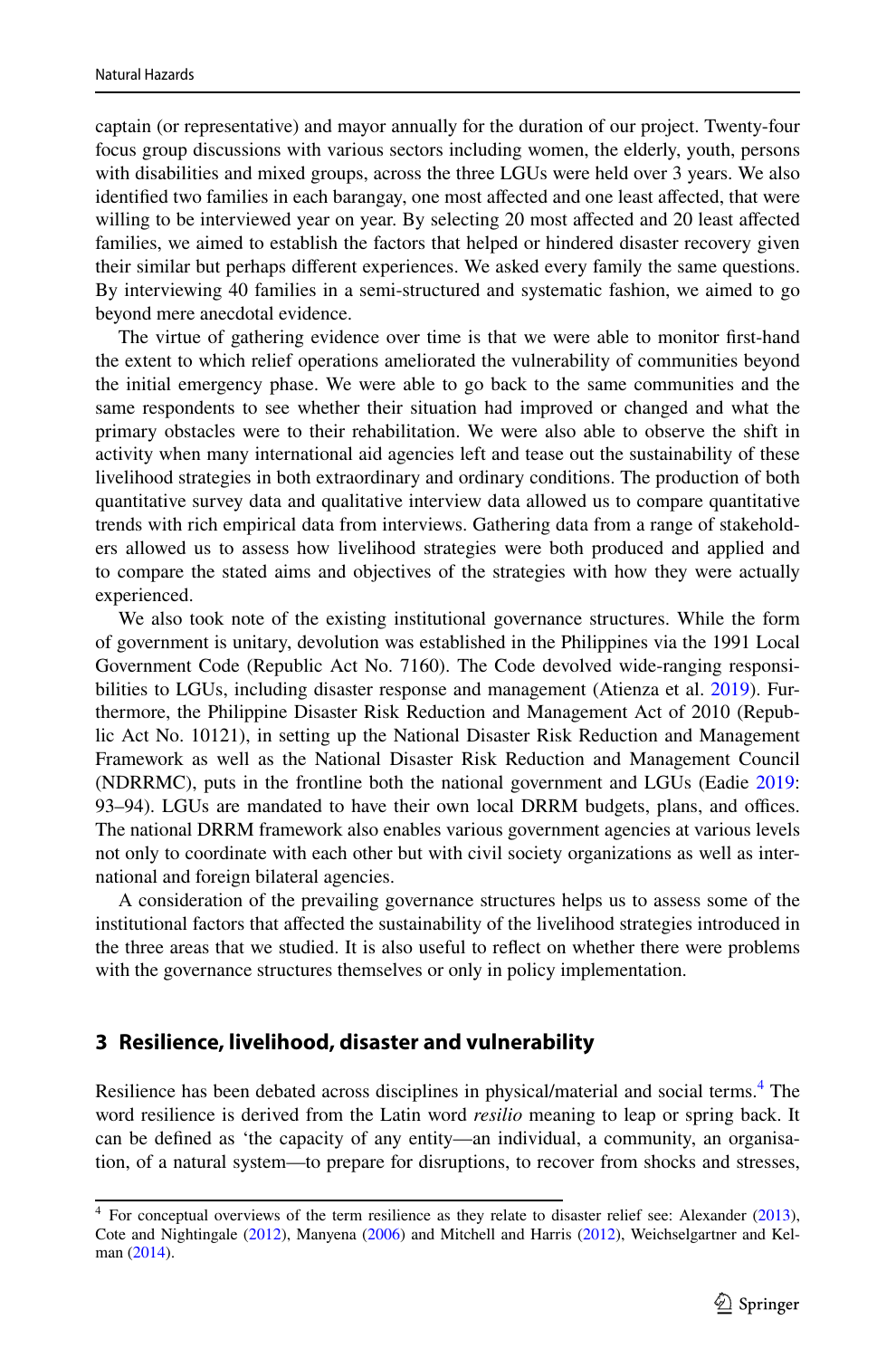and to adapt and grow from a disruptive experience' (Rodin [2015](#page-18-5): 3). Resilience does not just relate to the ability to defect and counter threats; it is also about physical and social adaptation. Therefore, resilience can be equated to capabilities. Ideally survivors should have the capabilities to reduce their own vulnerability and work towards a resilient future. Resilience may be subjective and 'comparable disasters could generate quite diferent articulations of resilience from similarly afected communities' (Eadie [2019:](#page-17-5) 98). Vulnerability and resilience can also coexist. From the outside, vulnerable communities may look like their ability to take action is constrained but the various hardships faced on a daily basis can mean that resilience is inbuilt. People are used to coping with living in close proximity to each other, economic stress and environmental threats. Therefore, coping strategies and 'psychological resilience' (Usamah et al. [2014:](#page-18-6) 187) are quickly activated during disasters.

Livelihood, as a means of resilience, needs to be understood in a framework of changing social, political, economic and environmental contexts (Davidson-Hunt and Berkes [2003;](#page-17-7) de Haan and Zoomers [2005;](#page-17-8) Delisle and Turner [2016\)](#page-17-9). Indeed, the notion of livelihood itself should be seen in context: 'livelihood is a larger, more universal and more useful concept for seeing what best to do, encompassing as it does for many of the poor so much more than the employment of a job, which for many is not and cannot be a reality' (Chambers [1995:](#page-16-6) 183). Livelihood is not just a salary or a job; it is about the various ways that individuals and communities sustain themselves. Livelihood is commonly defned as, 'the capabilities, assets (both natural and social) and activities required for a means of living: a livelihood is sustainable when it can cope with and recover from stresses and shocks, maintain or enhance capabilities and assets, both now and in the future, while not undermining the natural resource base' (Chambers and Conway [1992:](#page-16-7) 7).

Livelihood is socially and ecologically situated. How intangible assets such as skills and social support, and tangible assets such as fnance and ecological resources are accessed is an important determinant of livelihood (Bebbington [1999](#page-16-8); Sok and Xu [2015\)](#page-18-7). Many of the world's poor secure a living via the creation of multiple strategies that cannot be quantifed on the basis of income alone. The poor exist in conditions that are 'local, complex, diverse and dynamic' (Chambers [1995:](#page-16-6) 173) and inevitably impact on the lived experience of the search for livelihood.

Livelihood decisions may involve meeting immediate needs even if this increases future vulnerability, e.g. going into debt, skipping education to go to work or engaging in unhealthy or dangerous work. These trade-ofs have to be seen within the context that they are made and how people rationalise their own circumstances, 'the constraints under which they make these decisions and the power relations at play' (Bebbington [1999](#page-16-8): 2033). Wealth, access to credit and productive assets such as land (Borras and Franco [2005](#page-16-9)), institutional policy (Scoones [2009:](#page-18-8) 176–183), human ingenuity, skills, training, equipment and social networks are important capability indicators. Issues such as gender (Angeles and Hill [2009;](#page-16-10) Gaillard et al. [2015](#page-17-10); Siar [2003\)](#page-18-3), disability (Tabuga and Mina [2011](#page-18-9); Yamagata [2015\)](#page-18-10), culture and social norms can also dictate how livelihood assets are accessed and utilised. The livelihood opportunities of women may be compromised because they are expected to take on unpaid care work that impact on their 'share in the distribution of resources post-disaster because their productive and reproductive contributions remain undervalued, uncounted and unpaid' (Tanyag [2018:](#page-18-11) 566). These issues present us with a set of complex indicators that are not always easy to measure, isolate or replicate.

Livelihood activities play out in diferent ways in diferent places. Rural livelihoods are likely to involve a combination of 'diferent activities in a complex *bricolage* or portfolio of activities' (Scoones [2009](#page-18-8): 172) that are closely connected to the natural environment and the rhythm of the seasons. However, the focus on capabilities and assets in relation to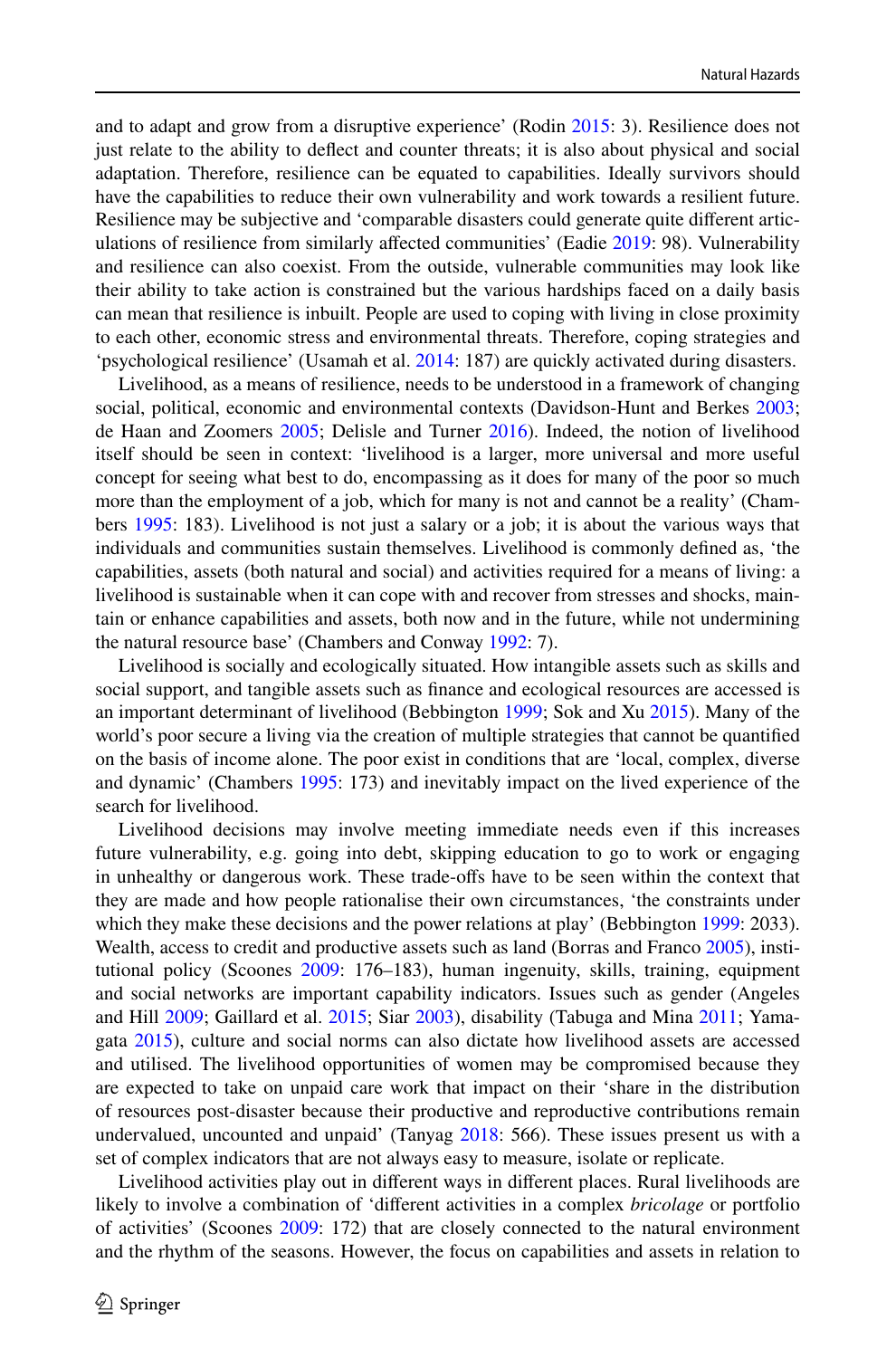shocks and stresses also translates to the urban environment. The variables that afect rural dwellers such as access to land, the depletion of open access resources such as fsheries, shelter and credit, skills and training and a government that can be held to account for the well-being of the population play out in diferent ways in the urban context, but they are still relevant.

In relation to shocks and stress Ian Scoones suggests that livelihood 'bufers' can be created if (a) livelihood resources are kept in reserve, (b) single and multiple livelihood activities can be diversifed and realigned so that if a particular activity or complementary set of activities come under threat, alternative livelihood options are still available, (c) risk to livelihood is 'pooled' so the threats are minimised, and (d) resilient systems are built so that shocks and stresses have less impact (Scoones [1998](#page-18-1): 10). These strategies are laudable in relation to building sustainable livelihoods; however, such interventions are seldom easy in poor communities that may be functioning at a bare level of existence. Nevertheless, they are sound benchmarks against which vulnerability can be measured.

Such buffers are particularly important in areas prone to disasters and 'sustainable livelihood' approaches can provide a valuable opportunity for combining disaster reduction and development interventions in one unifying approach' (Sanderson [2000](#page-18-12): 51). Sustainable livelihood approaches have typically focused on how human, social, physical, natural and fnancial capital can be 'assessed in terms of their vulnerability to shocks and the institutional context in which they exist' (Morse and MacNamara [2013](#page-17-11): 19). For livelihood to be resilient, it should be adaptable in the face of adverse conditions, and if necessary be realigned or reinvented *ex post* in the face of sometimes drastically altered socio-economic or ecological realities. Careful attention to the capabilities and assets could help ameliorate future vulnerability and aid disaster recovery.

The United Nations (UN) defnes disasters as 'a serious disruption of the functioning of a community or a society involving widespread human, material, economic or environmental losses and impacts, which exceeds the ability of the afected community or society to cope with its own resources' (UNISDR [2009](#page-18-13): 9). Environmental events, such as typhoons or earthquakes, are only classed as disasters when populations are seriously overwhelmed by the impact. The social aspect of disasters is a common but important theme in disaster research. Wisner et al. acknowledge that disasters are products 'of social, political and economic environments because of the way these structure the lives of diferent groups of people' [\(2004](#page-18-14): 4). The nature of this interplay is complex, contested and varies widely across time and space, meaning that 'disasters cannot be understood to be "natural" in any straightforward way' (Wisner et al. [2004:](#page-18-14) 9). Meanwhile, Daniel P. Aldrich highlights social systems and resources that are overwhelmed by disaster. Aldrich defnes disasters as 'event[s] that suspend normal activities and threatens or cause severe, community wide damage' ([2012:](#page-16-11) 3). The use of the word community is notable as disaster is seen to impact on some sort of collective that is not necessarily the state.

Disasters often have the greatest impact on the most vulnerable populations and 'disasters occur when natural hazards and human vulnerabilities interact' (Bacon [2014](#page-16-12): 23). Vulnerability to disasters is heightened by poverty and measures to mitigate and prevent disasters that ignore 'underlying, hazard independent structural constraints' (Gaillard et al. [2009:](#page-17-12) 126), inevitably ending up treating the symptoms, as opposed to the root causes of vulnerability. Omar D. Cardona defnes vulnerability as 'the physical, economic, political or social susceptibility or predisposition of a community to damage' ([2004:](#page-16-13) 37). Meanwhile, Bankoff argues that 'vulnerable populations are created by particular social systems in which the state apportions risk unevenly amongst its citizens' ([2003:](#page-16-14) 12). Not all poor people are at risk from disasters. Nevertheless, those who live in fragile housing in exposed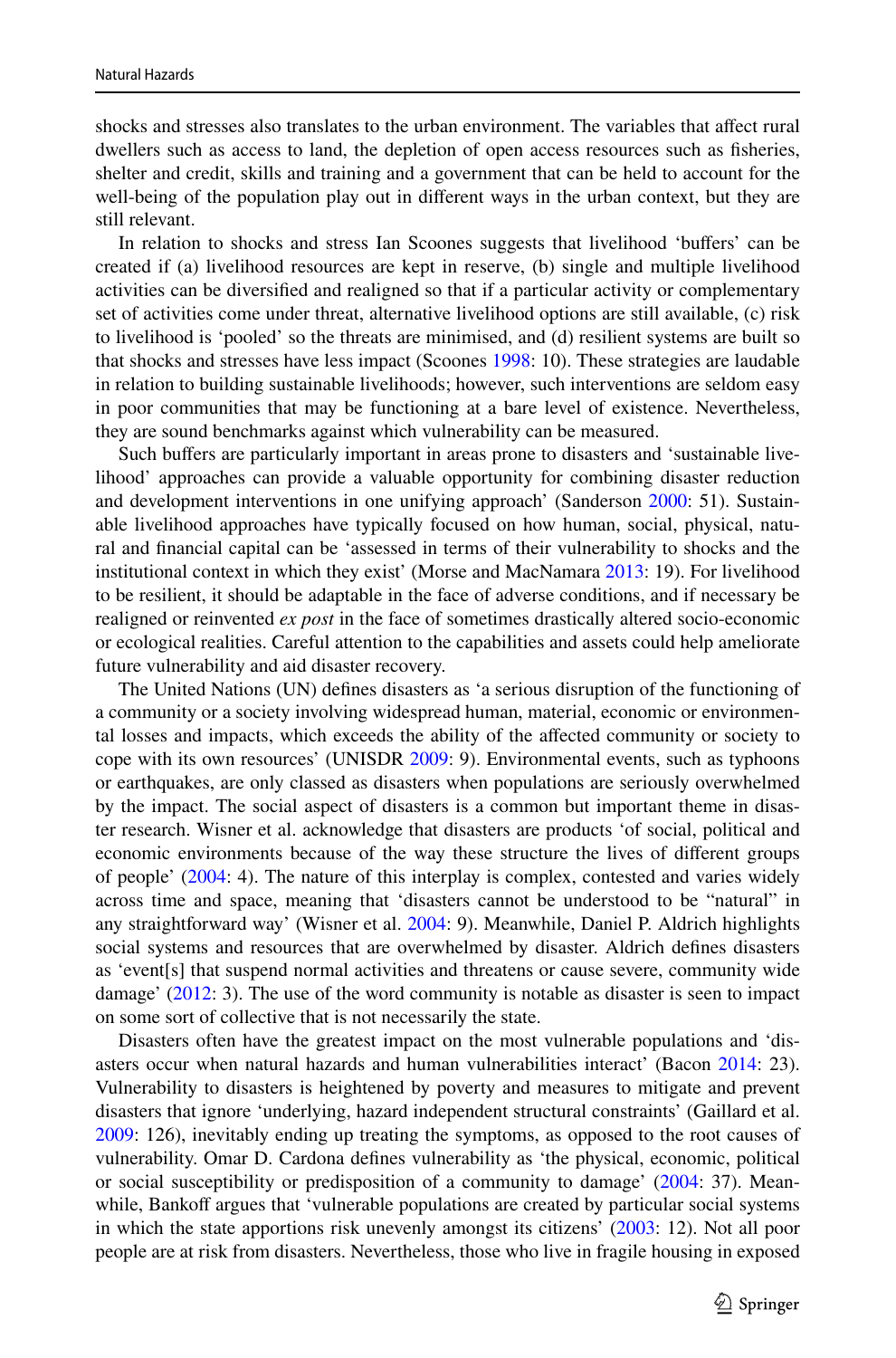localities or risky locations and lack access to fnancial or material safety nets (in other words buffers) are particularly vulnerable to calamities.

Indeed, as indicated by Rigg et al., 'natural events may appear cruelly random but their impacts, who they afect and how, the degree of resilience that societies and individuals exhibit, and the trajectories of recovery, are far from random' [\(2008](#page-18-15): 138). As we can see from the above, there is consensus that vulnerability is socially determined. For this reason, an approach to disasters that focuses on vulnerability and widens the discussion to 'consider context, human rights and security more generally' (Brown and Westaway [2011:](#page-16-15) 333) is of value. For without social change, pre-existing vulnerability is likely to prevail in the aftermath of a disaster. This indicates that to devise sustainable livelihood in 'extraordinary' times in the aftermath of disasters, we need to re-evaluate the social injustice and vulnerability in the pre-disaster moments, i.e. the ordinary times.

This means getting 'back to normal' after a disaster is both a moving target and not necessarily an ideal state of afairs (Kelman et al. [2016:](#page-17-13) S137–S138). This is especially crucial when extreme weather events are arguably the new normal (Mondragon [2015](#page-17-14); David et al. [2013;](#page-16-16) IPCC [2018](#page-17-15)) in countries where hurricanes, cyclones and typhoons or drought and high temperatures already appear with seasonal regularity. As such livelihood strategies need to be sustainable in environmental as well as socio-economic terms. There is also a tension between the need to devise sustainable livelihood strategies that ameliorate immediate and local shocks and stresses with the bigger picture of climate change. Thus far the literature on mainstreaming Disaster Risk Reduction and Management (DRRM) and development has tended to focus broadly on agriculture (Trujillo and Bass [2015\)](#page-18-16), the physical environment (Chmutina and Bosher [2015](#page-16-17); Wamsler [2006](#page-18-17)), governance (Tanner et al. [2019](#page-18-18)) and gender (Ginige et al. [2009](#page-17-16); Khoza et al. [2019](#page-17-17); Yumarni and Amaratunga [2018\)](#page-19-0). A specifc focus on the complexity of sustainable livelihood in both the 'ordinary' and 'extraordinary' is lacking. This is where this article will turn to next.

# **4 Pre‑disaster livelihood vulnerability (ordinary conditions)**

One day before Yolanda, on 7 November 2013, barangay captains and local government officials were tasked with encouraging people to go to designated evacuation centres or higher ground in anticipation of the coming super typhoon. National government leaders and agencies, through television and radio, warned of the strength of the coming typhoon. Key informants noted that while some followed the warning and evacuated, others remained or decided to stay at home to guard their property. Despite the vulnerability of their housing and coastal location, poor householders chose to stay put in the face of an impending disaster in order to safeguard their scarce possessions, which represented 'their life's work and sacrifices' (Dalisay and de Guzman [2016](#page-16-18): 708–709). The coping strategies for many of the poor when warned of the imminent danger of a major typhoon was for the women and young children to evacuate to storm shelters whilst the men and older boys stay put and guard their houses and scarce possessions. This meant many of the men and older boys perished in the typhoon. This was evidenced by Bernardita Valenzuela,<sup>[5](#page-7-0)</sup> Head of Tacloban City Information Office and executive assistant to Mayor Alfred Romualdez, who described trying to convince a family to leave:

<span id="page-7-0"></span><sup>5</sup> Interview, November 11, 2015.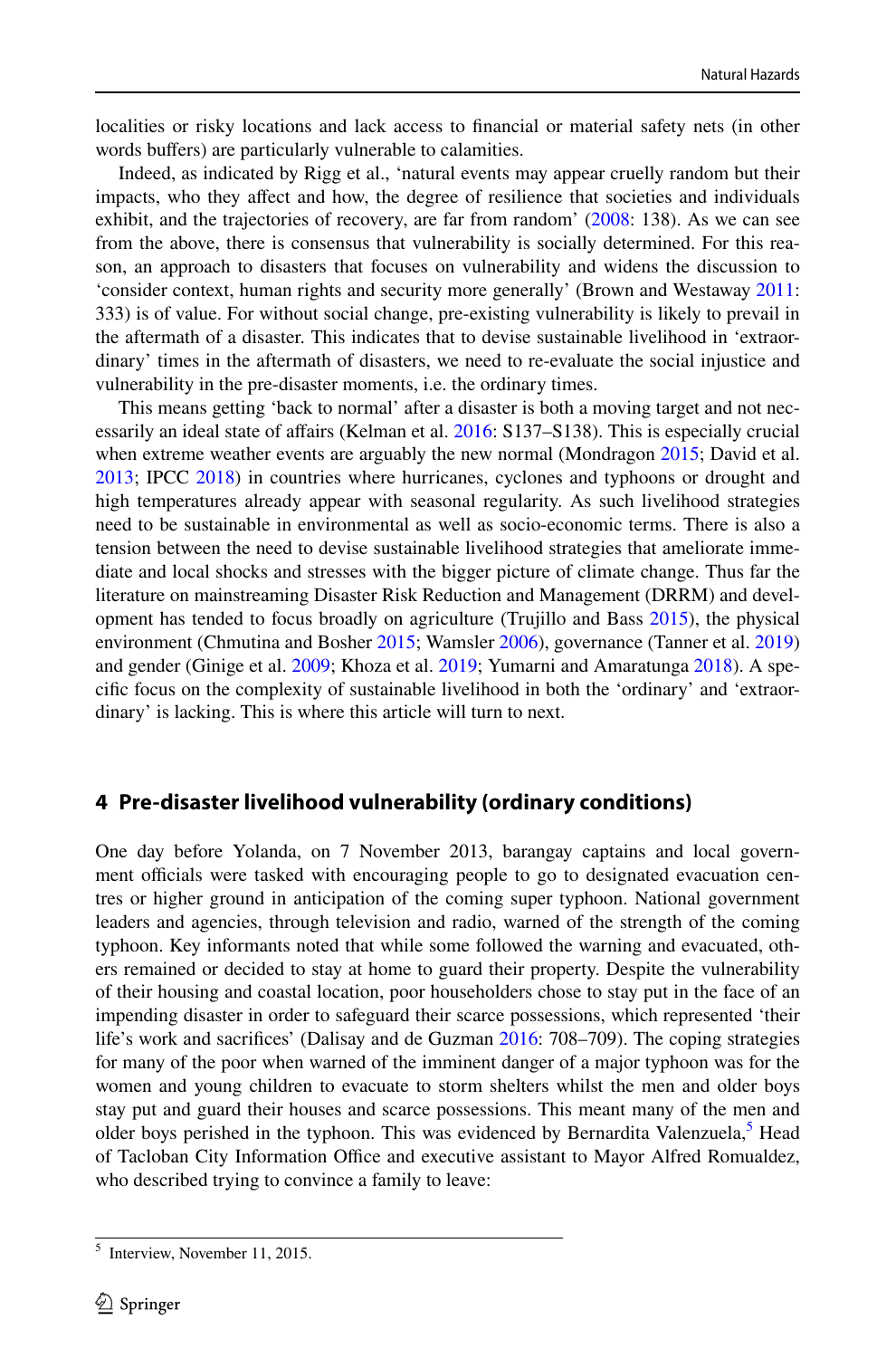I asked a fsher family to leave and said that the mayor has sent vehicles for them to go to the evacuation centre. The head of family responded, "Ma'am I cannot leave my house, my belongings and my pig". His pig is his means of livelihood […] "What is the use of my life if I have no roof over my head and no food to put on the table for my family?" He said, "don't get angry Ma'am you bring my wife and my daughters" [...] He and his sons, they were all washed away (Valenzuela [2015\)](#page-18-19).

People also refused to leave because they underestimated the impact of Yolanda. This led to the high casualty rate. We heard the phrase 'We were used to typhoons, but we did not expect the storm surge' repeatedly. A combination of past experience and the perceived importance of safeguarding livelihood assets and material goods meant that vulnerable householders were prepared to engage in 'risky' behaviour in the face of an incoming disaster. The 'bufers' discussed earlier in this article were either weak or absent in some cases. Even though the family above engaged in both fshing and raising a pig, the loss of the pig would have equated to the loss of a signifcant livelihood asset. In Region VIII as a whole, pre-Typhoon Yolanda (2012) statistics show that 24.9 per cent of the urban population were living in poverty. However, the numbers were much higher for certain groups e.g. 49.2 per cent of farmers, 46.4 per cent of fshermen and 40.4 per cent of self-employed or unpaid family workers (Philippine Statistics Authority [2016:](#page-17-2) 2–15) meaning that these groups were potentially more vulnerable to shocks and stresses. This gives credence to the argument that 'people and their vulnerability or resilience, instead of the physical implications of natural hazards, should be at the core of [disaster] analysis' (Bambals [2015](#page-16-19): 150). Many people were vulnerable before Typhoon Yolanda and were subsequently left completely destitute in the aftermath of the disaster. Homes and possessions were swept away and family members were lost. The loss of tangible assets such as land, equipment (for example, tools, boats), livestock, crops and manpower from the household had a signifcant efect on livelihood.

# **5 Post‑disaster livelihood interventions (extraordinary conditions)**

USAID estimated that Typhoon Yolanda afected the income stream of 5.9 million, workers 'as a result of infrastructure damage, lack of access to markets, and disrupted cash flow' (USAID [2014:](#page-18-20) 2). Of those 5.9 million '44 per cent (2.6 million) of those affected were engaged in vulnerable employment as own account or contributing family workers with limited income and social security prior to the disaster' (ILO [2015](#page-17-18): 11). 'Vulnerable employees', that is the self-employed who are directly dependent on the proft made from the goods and services produced, are most exposed to sudden and hurtful disruptions to livelihood.

Employment fgures in the aftermath of Yolanda remained steady, most likely because of the multiple livelihood programmes available and the opportunities that came with the post-typhoon reconstruction fuelled economic boom. However, 47.7 per cent in 2013 and 50.4 per cent in 2014 of those classed as employed were working less than 40 h a week (Philippine Statistics Authority [2016b](#page-17-2): 11.3) meaning that the line between employed and underemployed<sup>[6](#page-8-0)</sup> was perhaps questionable. Please see the table below for a list of

<span id="page-8-0"></span><sup>&</sup>lt;sup>6</sup> Underemployment is when a person is employed but his/her labour is underutilized in terms of hours worked, skills used and compensation paid.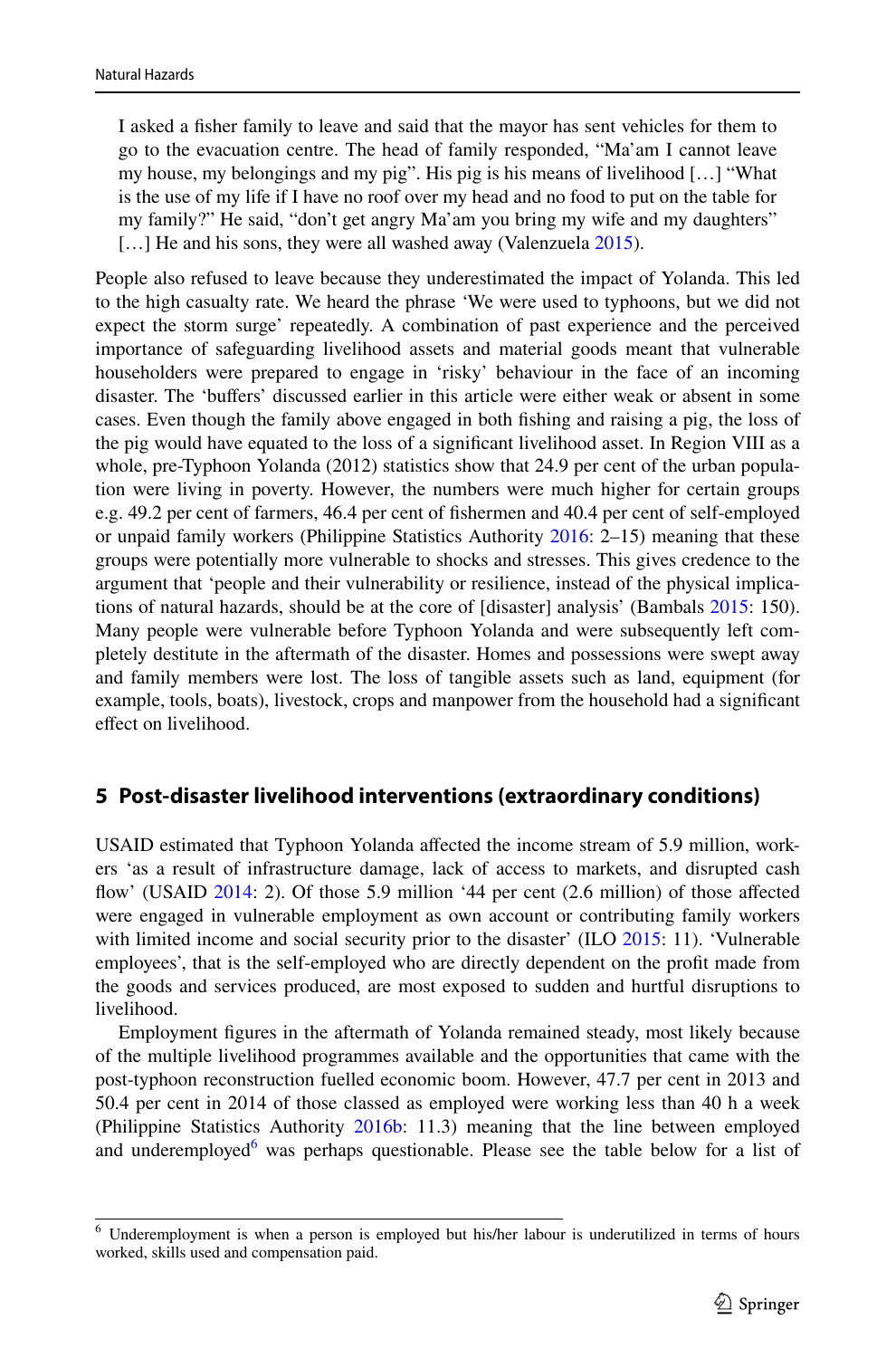| Name of organisation                                                                        | Initiative                                                                                                                                |
|---------------------------------------------------------------------------------------------|-------------------------------------------------------------------------------------------------------------------------------------------|
| Dept. of Social Welfare and Development's<br>(DSWD) Sustainable Livelihood Program<br>(SLP) | Livelihood Assistance Grants (LAG); Cash for Building<br>Livelihood Assets (CBLA); KALAHI-CIDDS Com-<br>munity Driven Development Project |
| Bureau of Fisheries and Aquatic Resources<br>(BFAR), Department of Agriculture              | <b>Fishing Boats</b>                                                                                                                      |
| WedPro                                                                                      | Livelihood programme                                                                                                                      |
| Dept. of Labor and Employment (DOLE)                                                        | Cash for work; Livelihood assistance including handi-<br>crafts, fishing and farming                                                      |
| <b>CONCERN/CECI</b>                                                                         | Fisheries<br>Environmental Rehabilitation projects                                                                                        |
| ACF                                                                                         | Livelihood for fisherfolk<br><b>Unconditional Cash Transfer</b>                                                                           |
| Oxfam                                                                                       | <b>Fishing Boats</b><br>Seaweed farming<br><b>Rice Seeds</b>                                                                              |
| Dept. of interior and local governments (DENR)                                              | <b>Fishing Boats</b><br>Ecotourism                                                                                                        |
| US government/USAID                                                                         | Livelihood programmes, sari-sari stores                                                                                                   |
| Worldfish                                                                                   | Aquaculture training<br>Milkfish production<br>Tilapia production                                                                         |
| <b>Catholic Relief Services</b>                                                             | Livelihood relief packages for farmers                                                                                                    |
| Tzu Chi                                                                                     | Cash for work                                                                                                                             |
| <b>UNDP</b>                                                                                 | Cash for work<br>Livelihood Diversification training                                                                                      |

<span id="page-9-0"></span>**Table 1** Livelihood Initiatives by Donor



<span id="page-9-1"></span>Fig. 1 Rate of unemployment based on authors' survey data. [For full survey results see (Berja [2015\)](#page-16-20)]

livelihood initiatives mentioned by our informants. The list is non-exhaustive but gives an idea of the kinds of programmes ofered by government and other agencies in operation post Yolanda (Table [1](#page-9-0)).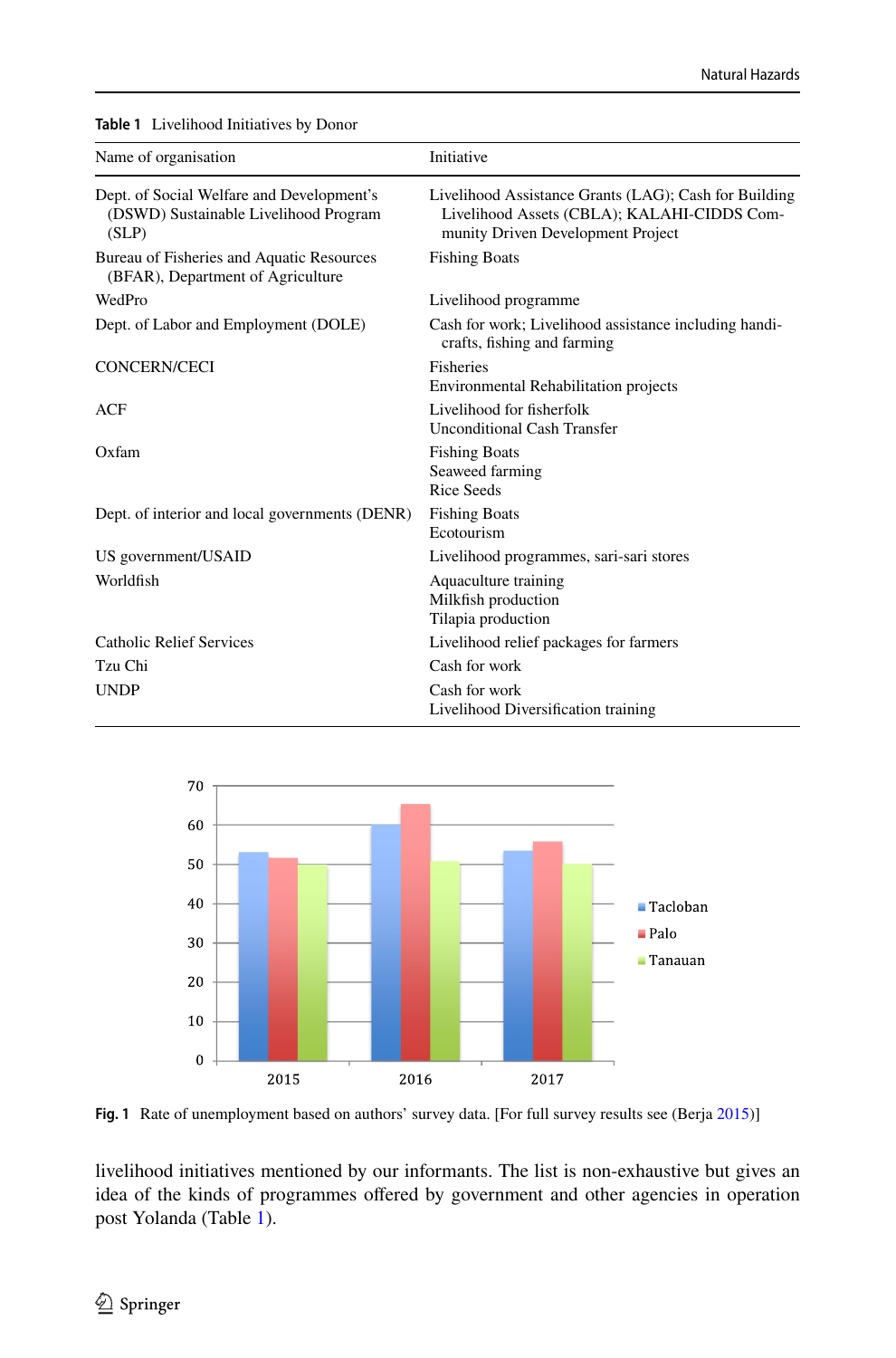Despite the relatively healthy employment fgures detailed above, the predominantly female respondents in the barangays under investigation gave far higher rates of unemployment and underemployment than the official averages for Region VIII. As evidenced in the chart below (Fig. [1\)](#page-9-1).

These fgures are perhaps indicative that the region wide averages masked signifcant pockets of unemployment in the most vulnerable communities.

During our frst survey round in 2015, 91.2 per cent of our survey respondents indicated that Typhoon Yolanda afected their livelihood. In 2016, 50 per cent reported that sourcing livelihood was more difcult in the time period since Yolanda and by 2017 this had dropped to 38 per cent. But despite this improvement over time 76 per cent in 2015, 82 per cent in 2016 and 83 per cent in 2017 reported that they had received no livelihood assistance or training. Before Typhoon Yolanda, most residents in the areas under investigation were engaged in the manufacturing and services sector, such as working in factories, and as sellers and traders and other labour-based jobs. However, less than half of our survey respondents living below the poverty threshold relied on salaries for their income, 33.2 per cent ran small businesses, 4.3 per cent received fnancial assistance of some sort, 1.9 per cent lived off a pension with 18.3 per cent citing 'other' sources of income. The diversity of activity reported as 'livelihood' reinforces the validity of Chambers' claim ([1995:](#page-16-6) 191) that livelihood is a much more meaningful term than employment when capturing how people make a living. According to Chambers, 'on livelihood, the strategies of the poor are usually diverse and often complex' ([1995:](#page-16-6) 192). Consequently, the measurement of monetary income as a determinant of sustainable livelihood may be problematic as income may be fuctuating, fragmented and fail to capture other forms of material exchange. The high level of non-salary income amongst the poor is also indicative that livelihood schemes and entrepreneurial training are extremely important. Our interviewees repeatedly cited lack of livelihood as a source of vulnerability for Yolanda survivors.

### **5.1 Aid allocation**

In the mid-term recovery phase numerous agencies handed out free cash without any need to contribute labour to the projects. This created a competition between the diferent aid agencies and within communities, as people naturally took the free cash rather than work for it. Free cash can also create a dependency mentality, as people begin to rely on further donations to sustain them. In the longer term, vulnerability cannot be countered by dole outs. It is, therefore, important that aid enables survivors the freedom to pursue efficient, contextually appropriate and sustainable livelihood strategies. In other words, after the initial emergency phase, government agencies and aid agencies should focus on capability building and the building of 'livelihood' bufers in order to minimise risk, stabilise livelihood and reduce vulnerability. The failure to diversify was evident in relation to fsheries and coconut farming as detailed below.

Typhoon Yolanda directly afected 39,000 fsher families. Multiplier efects meant that up to 400,000 people, whose livelihoods were indirectly related to fsheries, were afected (ReliefWeb [2014:](#page-18-21) 15). The Food Security and Agriculture Cluster (FSAC) organised a mechanism to monitor the distribution of clearly needed boats. However, we found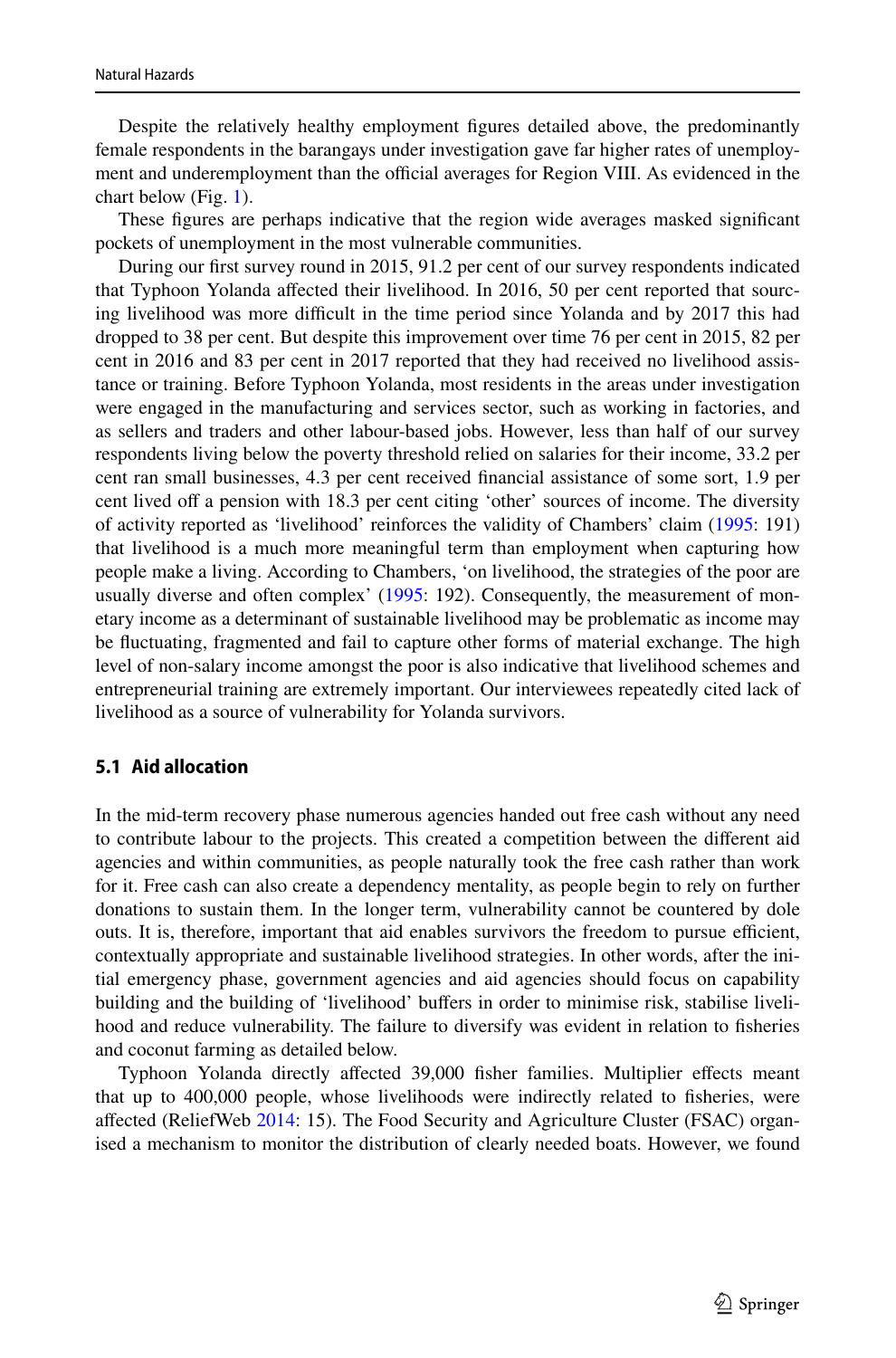numerous examples of duplicated aid. Fishermen were favoured recipients of equipment and aid but in some cases individual fsherman received up to three boats (with others not receiving even one), by different donors.<sup>7</sup> This is because boat donations make good headlines and positive public relations for the donor agencies, which could encourage more donations to that particular agency. Poorly planned over-generosity often results in greater competition among the fsherfolk, as boats were also given to non-fshers. The increase in fshing activity depletes the fshery resources and threatens the sustainability of livelihoods. Alternatively, boats are accepted but lie unused and are simply a waste of muchneeded resources.

Many of our interviewees also indicated that there were sectoral preferences on helping fshermen, but very little on farmers, factory workers and people working in the informal sector. The government has come under criticism as farming programs 'do not necessarily address the issue of agriculture backwardness and underdevelopment that should be the priority of action' (IBON [2016\)](#page-17-19); in other words, the overarching social order remains the same and farmers remain vulnerable. Most farmers afected by Yolanda rely on coconut farming for their livelihood, but most of the trees were destroyed by the storm and it will take several years for coconut seedlings to grow full-term. However, coco farmers received scant assistance. According to some of our informants, farmers need support for alternative crops suitable for the area, alternative livelihoods, as well as support for irrigation and cooperative building. Without this support, farmers are trapped in a cycle of insecurity as they lack the freedom or capacity to build sustainable livelihood solutions.

#### **5.2 Gender and livelihood**

Another phenomenon in evidence was that many livelihood options are gender-biased. As evidenced above, livelihood programmes tend to focus on the rehabilitation of fsherfolks, who are usually men. Darina Romero, barangay captain of Barangay Libertad in Palo<sup>[8](#page-11-1)</sup>, explained that the women in her community:

Want to do a lot more, to bring in income and also make life easier for our community. We would be grateful if there are some kind of livelihood options available to us, such as an investment to buy an oven so we can start a bakery cooperative, or a weaving cooperative, so we can weave and watch over our kids, and make money at the same time [….] I have asked the government again and again but there are no available funds.

There were some international organisations and donors, such as the International Labour Organisation (ILO), the Japan Ministry of Foreign Afairs, and CARE that recognised the specifc impact of the disaster on women. 50 per cent of their eforts targeted female worker benefciaries with considerable success. Of the 3354 workers provided with decent work by the ILO, 1536 were women (ILO [2014](#page-17-20)), while CARE have supported 60 women entrepreneurs to build sustainable enterprises (CARE [2015](#page-16-21)). However, these examples are few and far between. In Tacloban, the social arm of the Catholic Church has an ongoing training program in dressmaking for women. In Sta. Cruz, Tanauan, the Japanese International Cooperation Agency (JICA) is developing a milkfsh (bangus) processing facility

<span id="page-11-0"></span>Interviews with barangay captains in 2015.

<span id="page-11-1"></span>Interview, 11 November 2016.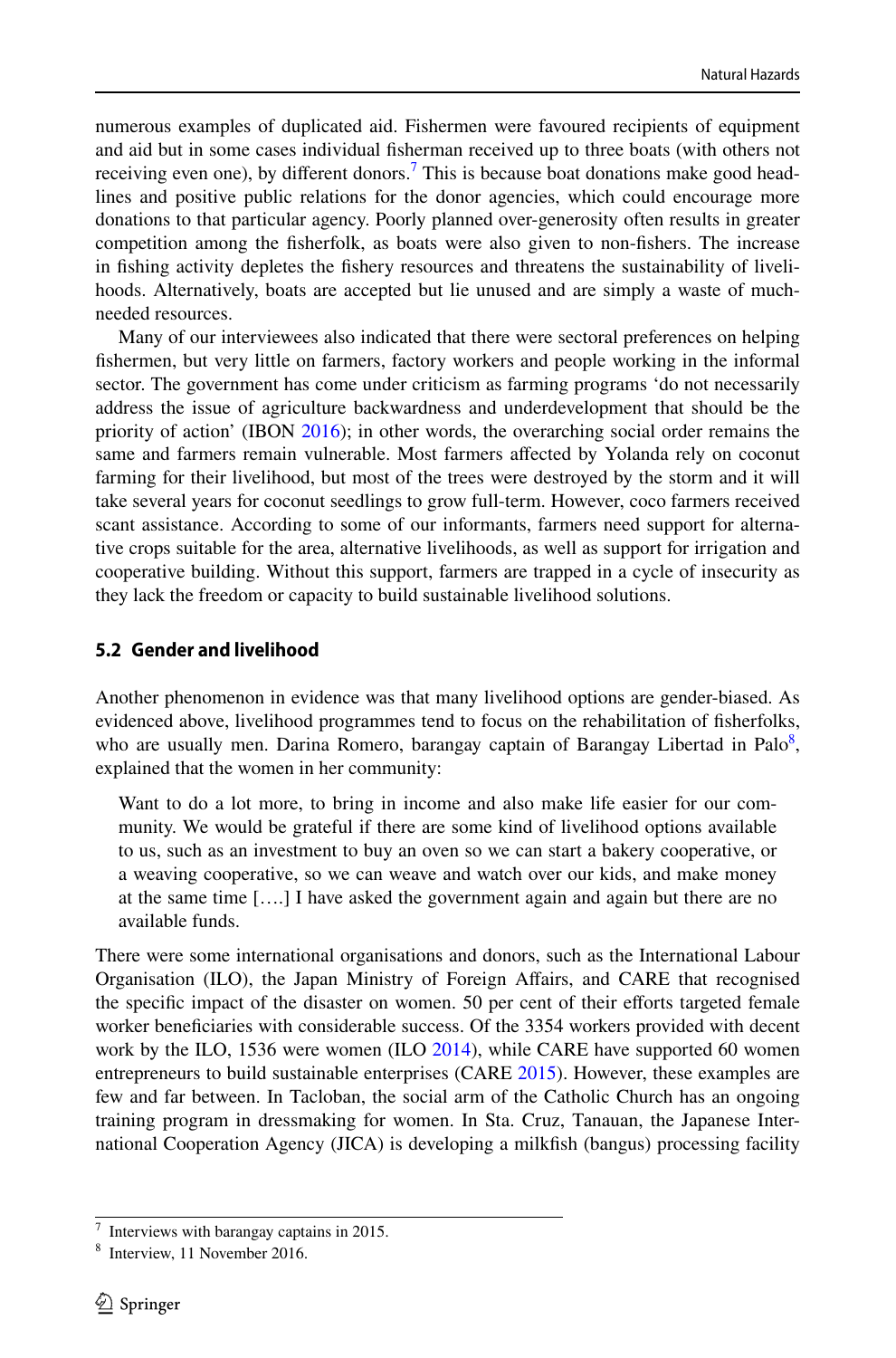that will be turned over to a women's association. However, these programmes are selective and targeted, with very few benefciaries.

We also found that the (re)creation of women focused sari-sari store entrepreneurial activity met with mixed success. Sari-sari stores are small local stalls that sell a variety of household goods. Typically, goods are sold in small units or sachets that are afordable to 'micro consumers' otherwise known as the 'bottom of the pyramid market' (Pra-halad [2014:](#page-18-22) 6). Sari-sari store schemes were promoted by a number of donors including USAID in partnership with Coca Cola and Procter and Gamble (US Embassy [2015](#page-18-23)). The stores were lauded (Padua [2014](#page-17-21)) as a means to foster entrepreneurial spirit and were highly desired as evidenced in our focus group discussions with women.

However, the sari-sari store initiatives sufered from a number of problems including oversupply. In 2016, all of the barangay officials that we interviewed reported that the number of stores had increased substantially after Yolanda, typically a fgure of 30 per cent was cited. This meant that storeowners in poor communities were competing for limited customers with low spending power. We also found that benefciaries of the sari-sari store schemes were sometimes out of their depth in their new role as 'micro-entrepreneurs'. Whilst business training was given, including by the local government, we were also told of cases where benefciaries could not aford to buy new stock after their start-up capital ran out or they simply spent the money they were given on household expenditure<sup>[9](#page-12-0)</sup> and the business subsequently collapsed. It seemed that sari-sari store ownership worked best with experienced owners; those who had no experience of running a small business tended to fare less well in some cases.

In a Typhoon Yolanda response review published in April 2014, women interviewees cited sustainable livelihood as a primary need (Sanderson and Willison [2014:](#page-18-24) 4). We repeatedly heard calls for more women's livelihood options during our interviews and FGDs in all 3 years of our data gathering. It is vital to scale up women's cooperative or livelihood options and extend them to other regions, especially those that are more rural and less accessible. It is also evident from the examples above that post-disaster livelihood strategies must acknowledge women's role as caregivers and make reasonable adjustments that allow women to maximise their capabilities without compromising the care of their families.

If governmental and non-governmental agencies fail to adapt their strategies to the needs of women, or only pay lip service to gender based issues, they are discriminating against an already vulnerable group and reinforcing the social structure in ordinary times. This has a knock-on efect to the wider community as 'the security of children and other dependents is at risk when women's own lives are insecure' (Enarson [2014:](#page-17-22) 46). Even agencies that are full of good intentions may inadvertently add to the insecurity of these women if they do not take full account of their capabilities and commitments, such as their dual roles as workers and family caregivers. As mentioned in the opening paragraphs of this article age, gender, disability, sexuality, ethnic diference, locality and levels of wealth all contribute to how vulnerability and insecurity is experienced. Livelihood assistance that fails to adequately account for the practical limitations of certain groups will fail. Focus group discussions indicated that survivors with complex needs, such as women with children with disabilities, found it extremely difficult to juggle their caring responsibilities with the training and livelihood options ofered by relief agencies. Sustainable livelihood

<span id="page-12-0"></span><sup>&</sup>lt;sup>9</sup> Interview, Tacloban Vice Mayor Jerry Yaokasin ([2017\)](#page-18-25).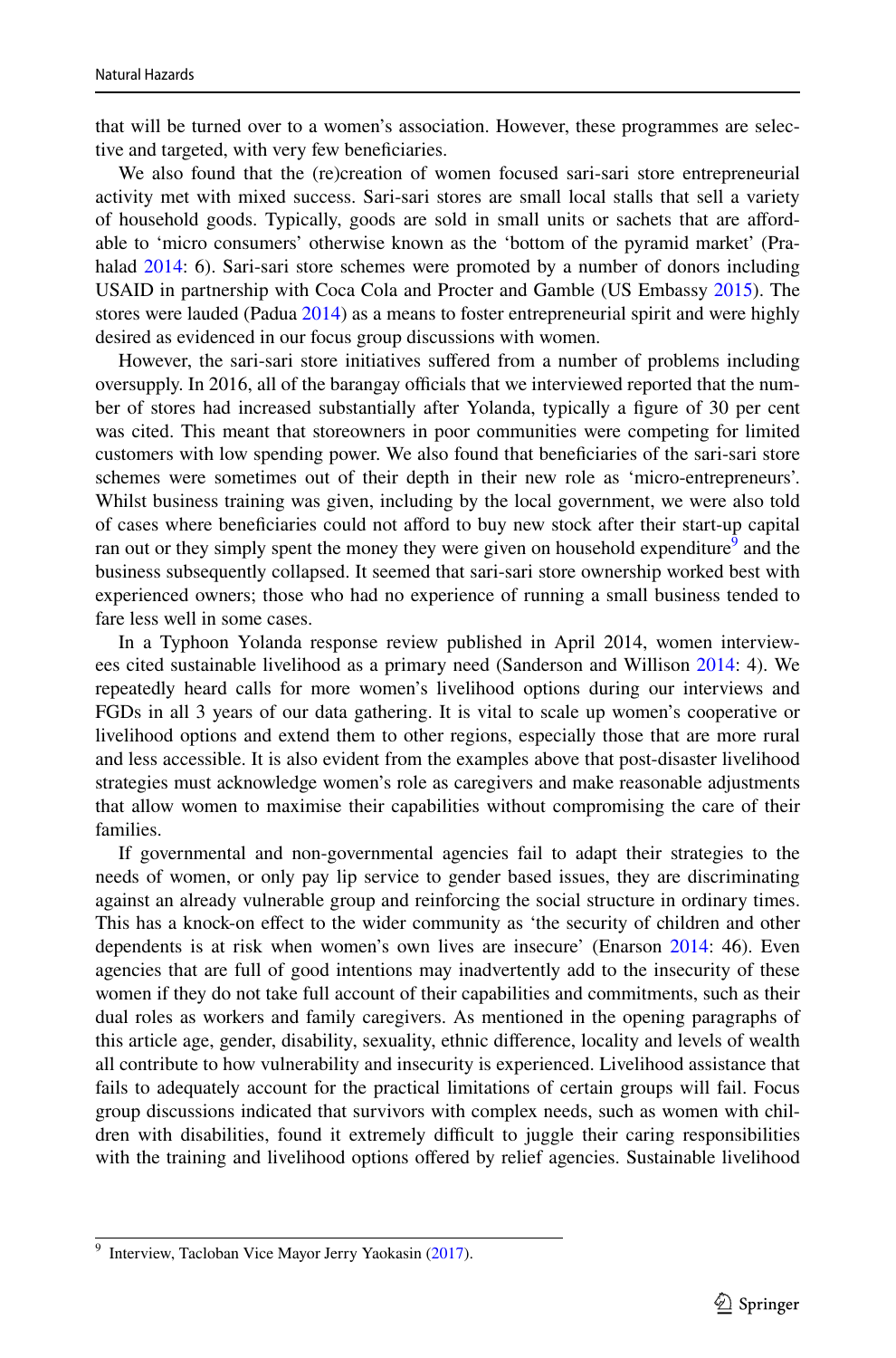strategies have to take account of complex needs, cannot be gender blind and have to be built from the bottom up.

#### **6 Livelihood: a sustainable rebuilding?**

The communities assessed in this article were still undergoing rehabilitation and rebuilding more than 6 years after Typhoon Yolanda. In the aftermath of Yolanda, INGOs and NGOs were extremely active, but by November 2016, only four to five international organisations/ NGOs were still active. A lack of sustainable livelihood, inadequate and unsafe housing, the inadequate provision of utilities such as water and electricity and incomplete infrastructures such as roads and drainage in the resettlement areas continue to threaten human security. Livelihood opportunities in the resettlement sites, situated mostly away from original areas of residence and work, are generally inadequate and based on micro-entrepreneurial schemes such as food vending, sari-sari stores, and manicure and pedicure treatments. Whilst efforts were made to monitor the viability of these businesses (Roca [2017](#page-18-26)), intense competition, a lack of economies of scale and low proft margins has led to a bare level of subsistence. Some traditional household livelihood strategies such as the raising of pigs were banned in the resettlements, thus depriving households of a much-needed source of income. We observed schemes such as quail egg production, funded by Operation Blessing, fail over the course of our visits to the communities due to lack of demand. Consequently, people are travelling back to their original places of residence in unsafe areas to engage in their former occupations.

The withdrawal of many aid agencies left people worse off than before as the drying up of material provision and livelihood options coincided with their exit. The sheer volume of aid created by the extraordinary conditions that initially inundated Yolanda afected areas contributed to a dependence mentality in various communities. Signifcant free handouts, and a lack of other viable options created expectations of further assistance. Many of the interviewees we spoke to were extremely concerned as rehabilitation processes were turned over to the government, whom they considered to be the least active actor in the rehabilitation process.

Government agencies are mandated by existing national laws and frameworks and help rebuild local communities. However, work needs to be done on inter-agency and community coordination to enhance efective community rehabilitation. Agencies working in the aftermath of any disaster should concern themselves with 'the stability and security of people's capabilities' (Gasper and Truong [2005:](#page-17-23) 377). New opportunities could be ofered to the survivors, capitalising on the resources and knowledge available within the region and local communities. Social and material reconstruction could come about through new, locally sensitive and more proactive ways of doing things.

Livelihood transformation programs that enable marginalized communities to reduce vulnerability through stronger social resilience should be promoted. In many of the barangays we visited, locals proposed livelihood alternatives that would actually be sustainable even when external assistance stops. We heard suggestions utilising local resources that are readily available in ordinary times, such as sand and cement factories, bakery and sewing and other forms of cooperatives. We heard calls for gender focused livelihood programs. However, the reality is that communities and individuals have little control over the creation of 'bufers' or the trajectory of their recovery, which are mostly initiated by external stakeholders who are only privy to the 'extraordinary' conditions. This entrenches them in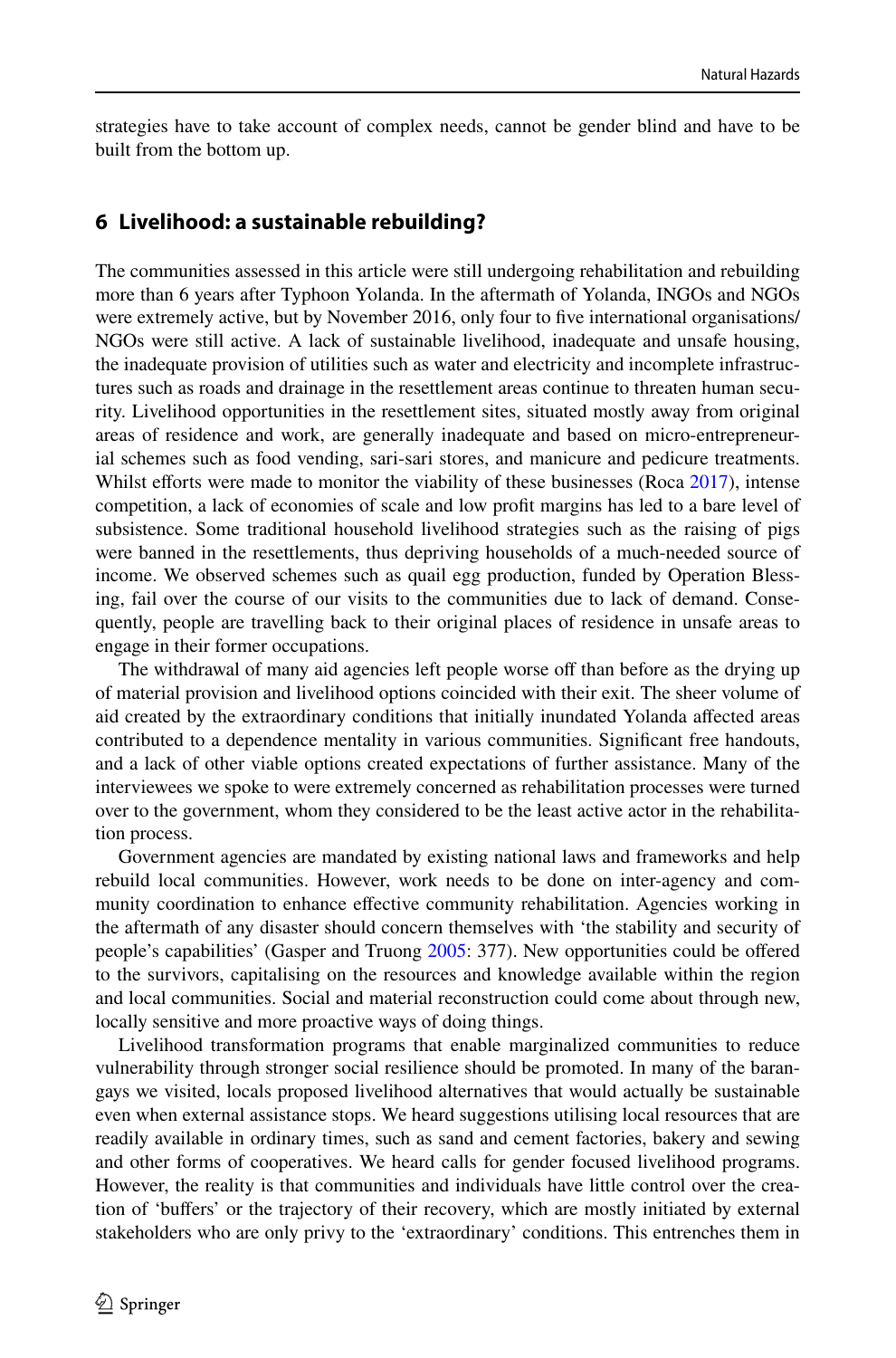their marginalized position in society in the pre-disaster context. They remain vulnerable and powerless and resilience remains an aspiration rather than a sustainable reality.

Thus, crucial in post-disaster livelihood recovery are DRRM plans prepared by national and local governments, together with partner agencies and communities, which anticipate possible losses and prepare for sustainable alternative livelihoods. In the three localities, we investigated there were no comprehensive local DRRM plans, which were mandated by law, before Typhoon Yolanda hit in 2013. In Tacloban, the city's DRRM plan was only created in 2016. In Palo, there was a draft DRRM plan in existence in 2013 but it was not yet approved when Yolanda struck. Tanauan appeared to be the most advance in this respect, as the municipality was the frst local government to submit a recovery roadmap or plan to the national government after Yolanda. But across all three locations plans were crafted under 'extra-ordinary' circumstances. Overall national and local government agency data and monitoring systems were inadequate and lacked systematic coordination with diferent stakeholders. This led to duplication of aid, neglect of certain areas and sectors and waste via oversupply in others.

To summarise, if livelihood is to be sustainable then it must enhance pre-disaster skills and productive assets, be scaled up and the supply of goods produced must be linked to market demand. This is why it is important that sustainable livelihoods should be crafted for 'ordinary' (pre-disaster) rather than 'extraordinary' (post-disaster) conditions. Economic booms based on the initial rehabilitation phase will inevitably collapse unless great care is taken to foster longer-term demand for goods and services and the capability to meet this demand. If local demand collapses or access to markets further afeld is impractical then even initially functioning livelihood projects will be doomed to failure. For livelihood strategies to be sustainable in the long run, they must be cognizant of 'normal' (or ordinary) realities such as care giving duties, ease of access to the workplace, weak or corrupt governance and exposure to fooding or drought. All these should be factored in local DRRM plans that should anticipate future disasters.

# **7 Conclusion**

Before Typhoon Yolanda, many of the population in Tacloban, Palo and Tanauan living in low-lying coastal areas were vulnerable to inundation during typhoons (Lagmay et al. [2015\)](#page-17-24). In some locations, this is still the case. Many residents in impoverished coastal barangays lived on the shore, or even over, the water with houses supported by wooden or bamboo stilts. The communities were chronically vulnerable to the elements. The capacity to build bufers against shocks or stresses to livelihood or to diversify activity was somewhat limited in these communities. People did not have the freedom to move away from the sea as land was scarce and livelihood opportunities were tied to proximity to the sea and other nearby means of making a living. Meanwhile, attempts at diversifcation were sometimes hindered by the inexperience of 'micro-entrepreneurs', intense competition over limited local markets and the piecemeal relocation of communities to higher ground.

There needs to be a carefully managed transition between emergency cash for work or cash for no work programs and diverse and sustainable livelihood building. Cosmetic postdisaster relief strategies that result in similar or equal but diferent vulnerabilities do not result in resilience. Similarly, the restoration of a pre-disaster status quo does not equate to resilience if suboptimal pre-disaster socio-economic structures remain entrenched. People and communities remain vulnerable under such conditions as they cannot efectively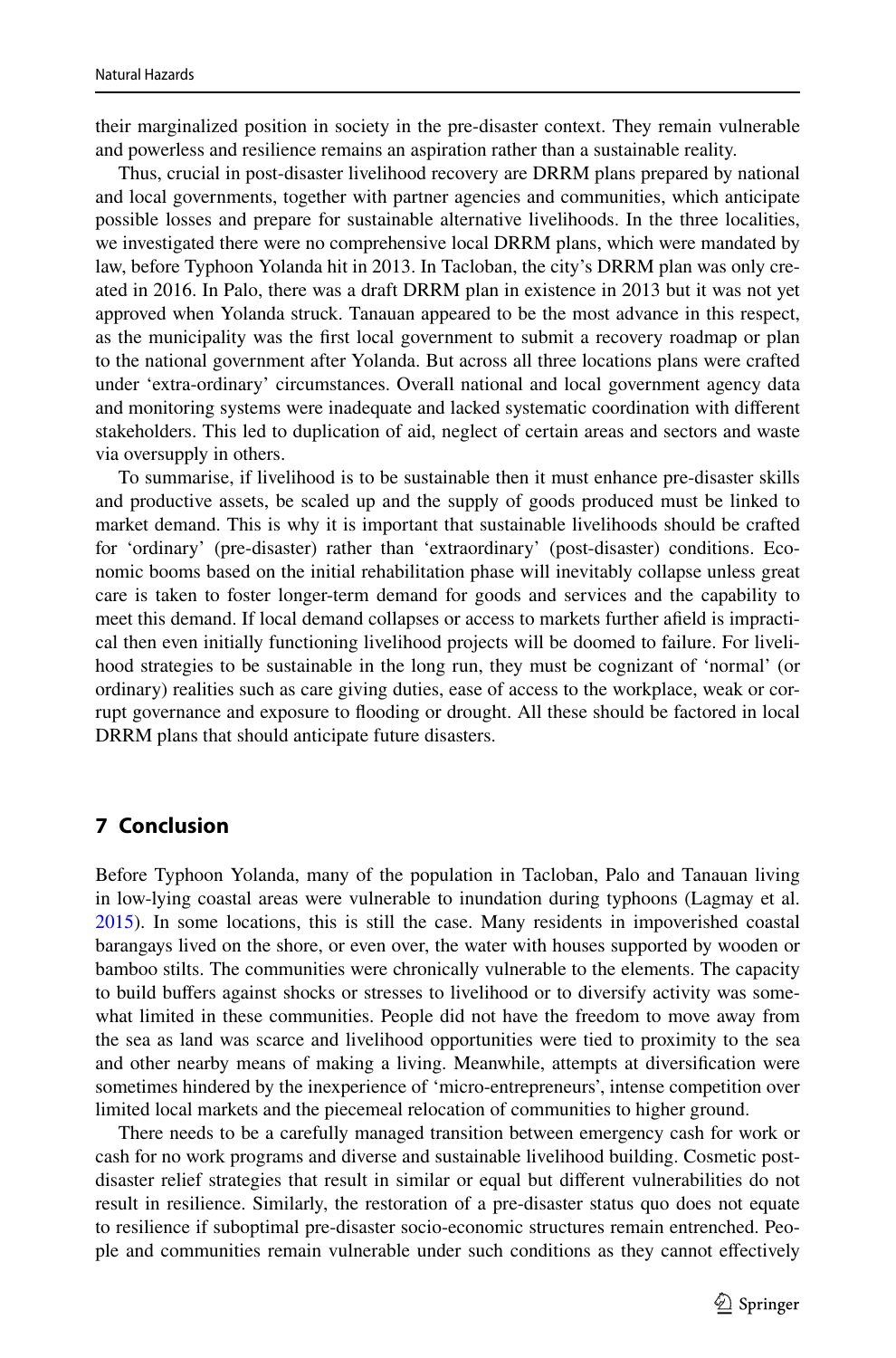mitigate the risks that they face. This vulnerability is experienced unevenly. Certain livelihood sectors such as fshermen, farmers and own account workers; and certain demographics, such as women and the elderly, were particularly vulnerable.

The overarching objective of this article has been to critically assess the livelihood strategies that were used to reduce individuals' and communities' vulnerability in the aftermath of Yolanda. It appears that despite the signifcant relief and rehabilitation efort in the aftermath of the Typhoon Yolanda, individuals and communities in the areas we studied remain vulnerable. They are functioning, and people often see themselves as resilient. However, they still face a range of obstacles that impede the building of bufers against future shocks and stresses as most strategies are tailored in, and towards, 'extraordinary' conditions. Post-disaster livelihood assistance often failed to account for actual need, the sustainability of projects, pre-existing skills sets or caregiving responsibilities. Complex vulnerabilities experienced by women, the elderly, and those tasked with caring for people with disabilities were often overlooked. Coordination mechanisms and legal frameworks that should have anticipated these considerations were often either ignored or weakly implemented. The local governments that were supposed to be at the frontline of DRRM work were unprepared, overwhelmed, and caught off-guard by Yolanda and its aftermath. It also appears that participatory mechanisms where substantial community inputs are considered, especially in livelihood plans, were lacking.

Overall resilience must be about bouncing 'forward' rather than bouncing 'back' to an improved socio-economic normalcy, especially for the most vulnerable in society. For livelihood to be sustainable, we need to address pre-disaster social vulnerability entrenched by multiple factors such as gender and other protected characteristics. Post-disaster resilience can be meaningfully related to sustainable livelihood but bringing about change that builds capacity and alleviates vulnerability is key. Across cases this could include a realistic examination of local environmental factors and natural resource dependence, culture and the role of women, infrastructure and market access for locally produced goods and services and the extent to which livelihood can be organised on a collective basis. Government agencies and non-governmental organisations should also consider further the diverse earning streams of the poor that can be adjusted to account for factors such as caregiving, seasonal changes in the weather or market demand in holiday or celebration periods. We observed strategies that neglected empowerment, capacity building and the importance of giving voice to individuals and their communities, especially the most vulnerable ones. If agency is to be efectively built, survivors should be helped to identify for themselves the livelihood strategies that reduce vulnerability and help build secure futures.

Finally, in the future DRRM strategies need to mainstream sustainable livelihood into development planning in ways that boost capabilities and reduce vulnerability. A systematic mapping of vulnerability, even before disaster strikes, with the participation of local people and communities, could help aid agencies and governments identify policy shortcomings and become more refective about what disaster relief could and should achieve, particularly in building sustainable livelihoods.

**Funding** This research is funded by an ESRC/DFID Joint Fund Poverty Alleviation Grant (ES/M008932/1, £347,000.00). Dr. Pauline Eadie is Primary Investigator and Prof. May Tan-Mullins (University of Nottingham, Ningbo) and Prof. Maria Ela Atienza (University of the Philippines Diliman) are Co-Investigators.

**Open Access** This article is licensed under a Creative Commons Attribution 4.0 International License, which permits use, sharing, adaptation, distribution and reproduction in any medium or format, as long as you give appropriate credit to the original author(s) and the source, provide a link to the Creative Commons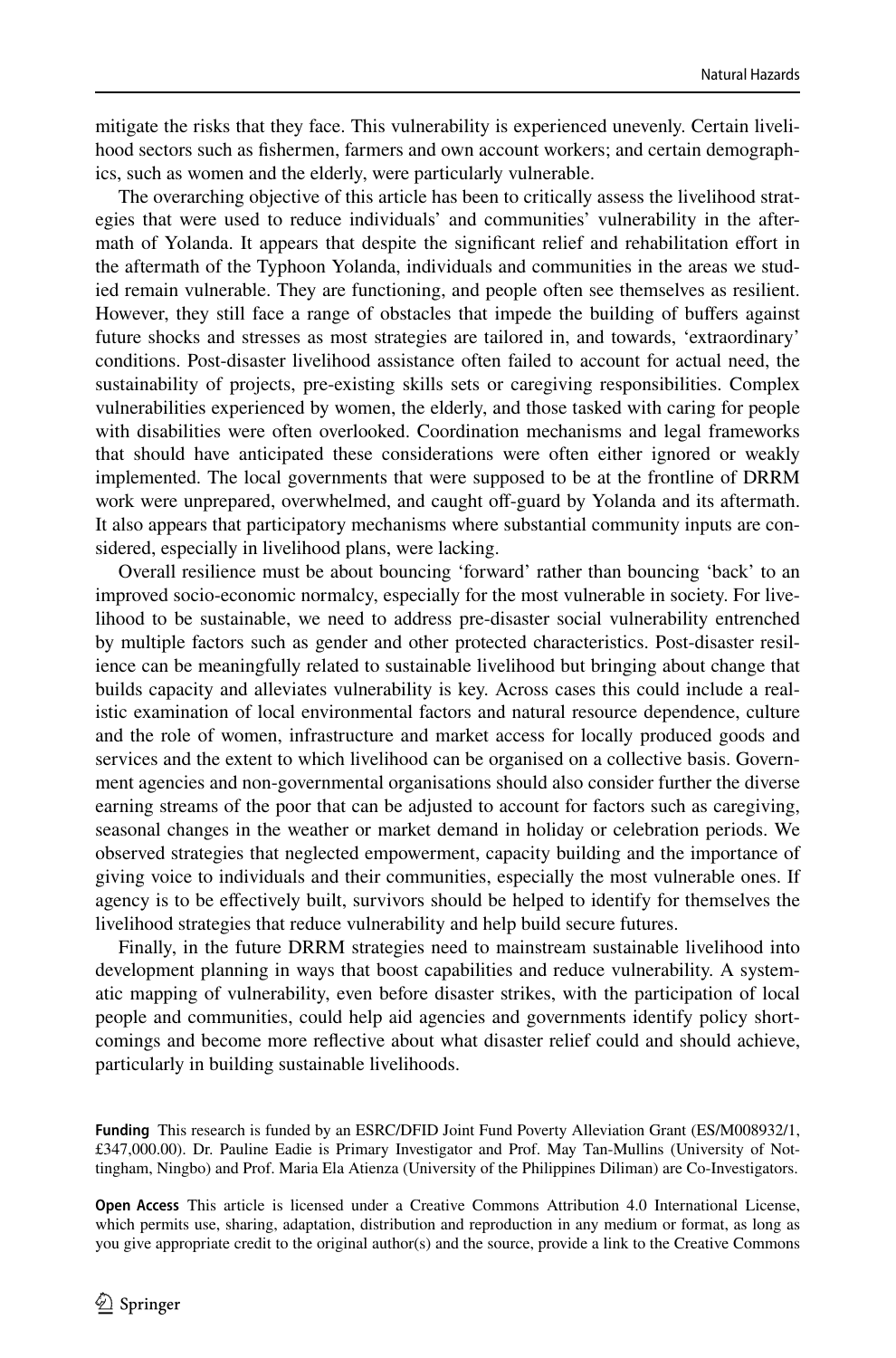licence, and indicate if changes were made. The images or other third party material in this article are included in the article's Creative Commons licence, unless indicated otherwise in a credit line to the material. If material is not included in the article's Creative Commons licence and your intended use is not permitted by statutory regulation or exceeds the permitted use, you will need to obtain permission directly from the copyright holder. To view a copy of this licence, visit<http://creativecommons.org/licenses/by/4.0/>.

# **References**

- <span id="page-16-11"></span>Aldrich DP (2012) Building resilience: social capital in post-disaster recovery. University of Chicago Press, Chicago
- <span id="page-16-4"></span>Alexander DE (2013) Resilience and disaster risk reduction: an etymological journey. Nat Hazards Earth Syst Sci 13:2707–2716
- <span id="page-16-10"></span>Angeles LC, Hill K (2009) The gender dimension of the agrarian transition: women, men and livelihood diversifcation in two peri-urban farming communities in the Philippines. Gend Place Cult 16(5):609–629
- <span id="page-16-3"></span>Atienza ME, Eadie P, Tan-Mullins M (2019) Urban poverty in the wake of environmental disaster: rehabilitation, resilience and Typhoon Haiyan (Yolanda). Routledge, Abingdon and New York
- <span id="page-16-12"></span>Bacon P (2014) The politics of human security in Japan. In: Bacon P, Hobson C (eds) Human security and Japan's triple disaster: responding to the 2011 Earthquake, Tsunami and Fukushima nuclear crisis. Routledge, London, pp 22–38
- <span id="page-16-19"></span>Bambals R (2015) Human security: an analytical tool for disaster perception research. Disast Prevent Manag 24(2):150–165
- <span id="page-16-14"></span>Bankoff G (2003) Cultures of disaster: society and natural hazard in the Philippines. Routledge, London
- <span id="page-16-8"></span>Bebbington A (1999) Capitals and capabilities: a framework for analyzing peasant viability, rural livelihoods and poverty. World Dev 27(12):2021–2044
- <span id="page-16-20"></span>Berja C (2015) Poverty alleviation in the wake of Typhoon Yolanda: results of the 2015 survey of individuals in selected communities. [http://www.projectyolanda.org/documents/project-yolanda-surve](http://www.projectyolanda.org/documents/project-yolanda-survey-results-2015.pdf) [y-results-2015.pdf.](http://www.projectyolanda.org/documents/project-yolanda-survey-results-2015.pdf) Accessed 6 Feb 2020
- <span id="page-16-2"></span>Bhatt MR, Reynolds T (2012) Community-based disaster risk reduction: realizing the primacy of community. In: Emdad Haque C, Etkin D (eds) Disaster, risk and vulnerability: mitigation through mobilizing communities and partnerships. McGill-Queen's University Press, Montreal, pp 71–90
- <span id="page-16-9"></span>Borras SM Jr, Franco JC (2005) Struggles for land and livelihood: redistributive reform in agribusiness plantations in the Philippines. Crit Asian Stud 37(3):331–361
- <span id="page-16-1"></span>Brillantes AB (1998) Decentralised democratic governance under the local government code: a governmental perspective. Philipp J Public Admin XLII(1):38–57
- <span id="page-16-15"></span>Brown K, Westaway E (2011) Agency, capacity, and resilience to environmental change: lessons from human development, well-being, and disasters. Ann Rev Environ Resour 36:321–342
- <span id="page-16-0"></span>Cannon T, Twigg J, Rowell J (2003) Social vulnerability, sustainable livelihoods and disaster. Report submitted to DFID confict and humanitarian assistance department (CHAD) and sustainable livelihoods support office
- <span id="page-16-13"></span>Cardona OD (2004) The need for rethinking the concepts of vulnerability and risk from a holistic perspective: a necessary review and criticism for effective risk management. In: Bankoff G, Frerks G, Hilhorst D (eds) Mapping vulnerability: disaster, development and people. Earthscan, London, pp 37–51
- <span id="page-16-21"></span>CARE (2015) Two years after Typhoon Haiyan: CARE response in numbers. [http://www.care.org/sites/](http://www.care.org/sites/default/files/documents/Philippines-Factsheet-2-Years-After-Haiyan.pdf) [default/fles/documents/Philippines-Factsheet-2-Years-After-Haiyan.pdf](http://www.care.org/sites/default/files/documents/Philippines-Factsheet-2-Years-After-Haiyan.pdf). Accessed 6 Feb 2020
- <span id="page-16-6"></span>Chambers R (1995) Poverty and livelihoods: whose reality counts? Environ Urban 7(1):173–204
- <span id="page-16-7"></span>Chambers R, Conway G (1992) Sustainable rural livelihoods: practical concepts for the twenty-frst century. Discussion paper no. 296. Institute for Development Studies, Brighton
- <span id="page-16-17"></span>Chmutina K, Bosher L (2015) Disaster risk reduction or disaster risk production: the role of building regulations in mainstreaming DRR. Int J Disast Risk Reduct 13:10–19
- <span id="page-16-5"></span>Cote M, Nightingale AJ (2012) Resilience thinking meets social change in socio-ecological systems (SES) research. Progr Hum Geogr 36(4):475–489
- <span id="page-16-18"></span>Dalisay SN, De Guzman MT (2016) Risk and culture: the case of Typhoon Haiyan in the Philippines. Disast Prev Manag 25(5):701–714
- <span id="page-16-16"></span>David CPC, Racoma BAB, Gonzales J, Clutario MV (2013) A manifestation of climate change? A look at Typhoon Yolanda in relation to the historical tropical cyclone archive. Sci Diliman 25(2):79–86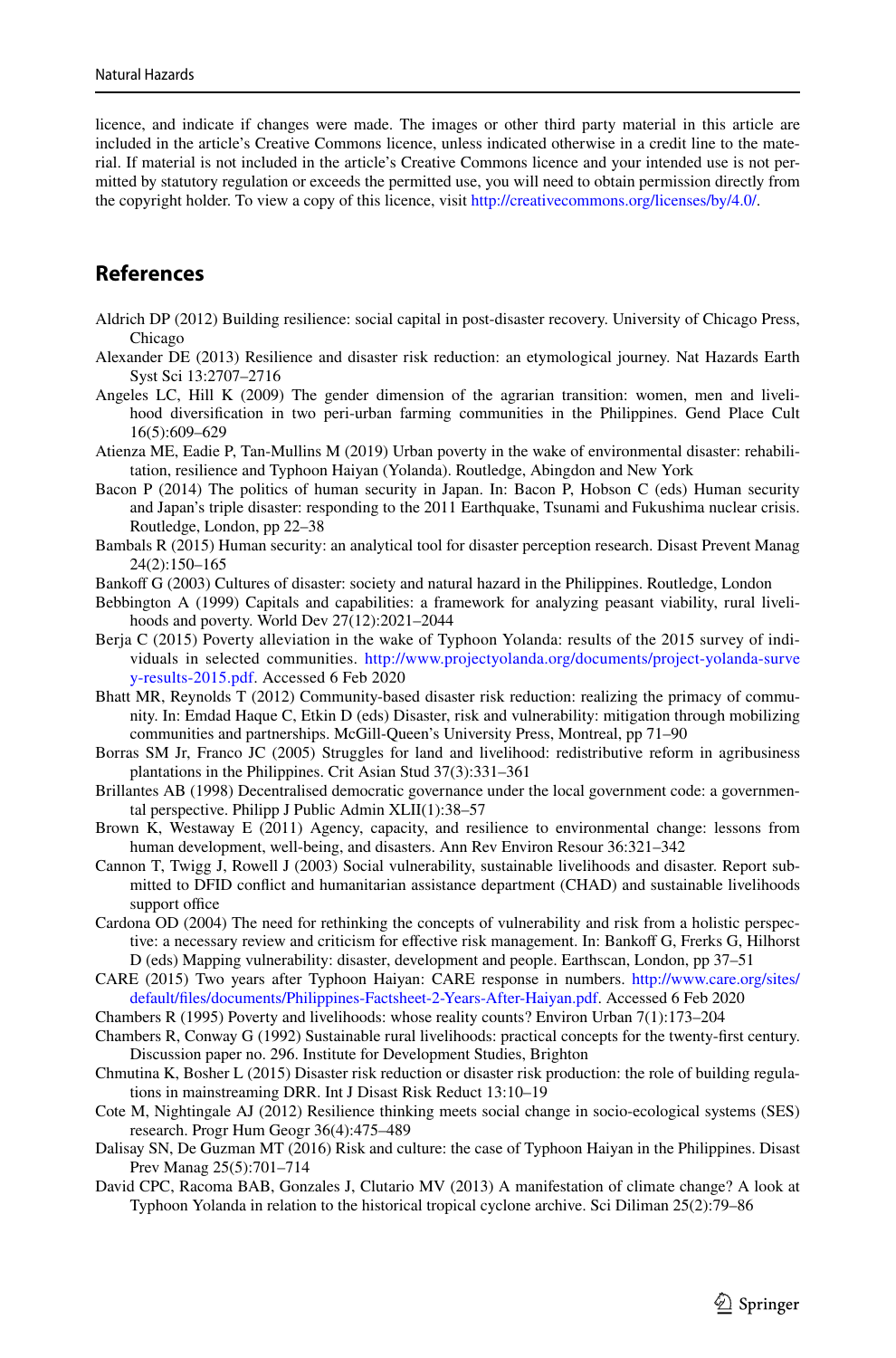<span id="page-17-7"></span>Davidson-Hunt IJ, Berkes F (2003) Nature and society through the lens of resilience: towards a human-inecosystem perspective. In: Berkes F, Colding J, Folke C (eds) Navigating social-ecological systems: building resilience for complexity and change. Cambridge University Press, Cambridge, pp 53–82

<span id="page-17-8"></span>De Haan L, Zoomers A (2005) Exploring the frontier of livelihood research. Dev Change 36(1):27–47

- <span id="page-17-9"></span>Delisle S, Turner S (2016) The weather is like the game we play: coping and adaptation strategies for extreme weather events among ethnic minority groups in upland Northern Vietnam. Asia Pacifc Viewp 57(3):351–364
- <span id="page-17-5"></span>Eadie P (2019) Typhoon Yolanda and post-disaster resilience: problems and challenges. Asia Pacifc Viewp 60(1):94–107
- <span id="page-17-22"></span>Enarson E (2014) Human security and disaster: what a gender lens offers. In: Bacon P, Hobson C, Cameron R (eds) Human security and natural disasters. Routledge, London, pp 37–56
- <span id="page-17-12"></span>Gaillard JC, Maceda EA, Stasiak E, Le Berre I, Espaldo MVO (2009) Sustainable livelihoods and people's vulnerability in the face of coastal hazards. J Coast Conserv 13(2):119–129
- <span id="page-17-10"></span>Gaillard JC, Fordham M, Sanz K (2015) Culture, gender and disaster: from vulnerability to capabilities. In: Kruger F, Bankoff G, Cannon T, Orlowski B, Schipper E (eds) Cultures and disasters: understanding cultural framings in disaster risk reduction. Routledge, London, pp 222–234
- <span id="page-17-23"></span>Gasper D, Truong TD (2005) Deepening development ethics: from economism to human development to human security. Eur J Dev Res 17(3):372–384
- <span id="page-17-16"></span>Ginige K, Amaratunga D, Haigh R (2009) Mainstreaming gender in disaster reduction: why and how? Disast Prev Manag Int J 18(1):23–34
- <span id="page-17-19"></span>IBON (2016) Food producers, poorer, hungry three years after Yolanda. [http://ibon.org/2016/12/food](http://ibon.org/2016/12/food-producers-poorer-hungry-three-years-after-yolanda/)[producers-poorer-hungry-three-years-after-yolanda/.](http://ibon.org/2016/12/food-producers-poorer-hungry-three-years-after-yolanda/) Accessed 4 Oct 2017
- <span id="page-17-15"></span>Intergovernmental Panel on Climate Change (IPCC) (2018) Special report: global warming of 1.5 °C. [https://www.ipcc.ch/sr15/.](https://www.ipcc.ch/sr15/) Accessed 6 Feb 2020
- <span id="page-17-20"></span>International Labour Organisation (ILO) (2014) Typhoon Haiyan (Yolanda): integrated livelihood recovery for Typhoon Haiyan afected communities. [http://www.ilo.org/wcmsp5/groups/public/-asia/-ro](http://www.ilo.org/wcmsp5/groups/public/-asia/-ro-bangkok/-ilo-manila/documents/publication/wcms_324771.pdf)[bangkok/-ilo-manila/documents/publication/wcms\\_324771.pdf.](http://www.ilo.org/wcmsp5/groups/public/-asia/-ro-bangkok/-ilo-manila/documents/publication/wcms_324771.pdf) Accessed 6 Feb 2020
- <span id="page-17-18"></span>International Labour Organisation (ILO) (2015) Philippine employment trends 2015: accelerating inclusive jobs through decent jobs. [https://www.ilo.org/surveydata/index.php/catalog/1938/downl](https://www.ilo.org/surveydata/index.php/catalog/1938/download/15318) [oad/15318.](https://www.ilo.org/surveydata/index.php/catalog/1938/download/15318) Accessed 6 Feb 2020
- <span id="page-17-13"></span>Kelman I, Gaillard JC, Lewis J, Mercer J (2016) Learning from the history of disaster vulnerability and resilience research and practice for climate change. Nat Hazards 82:129–143
- <span id="page-17-17"></span>Khoza S, Van Niekerk D, Nemakonde LD (2019) Understandings gender dimensions of climate smart agriculture adoption in disaster-prone smallholder communities in Malawi and Zambia. Disast Prev Manag 28(5):530–547
- <span id="page-17-24"></span>Lagmay AM, Agaton RP, Bahala MA, Briones JB, Cabacaba KM, Caro CV, Dasallas LL (2015) Devastating storm surges of Typhoon Haiyan. Int J Disast Risk Reduct 11:1–12
- <span id="page-17-4"></span>Manyena SB (2006) The concept of resilience revisited. Disasters 30(4):433–450
- <span id="page-17-1"></span>Marschke MJ, Berkes F (2006) Exploring strategies that build livelihood resilience: a case from Cambodia. Ecol Soc 11(1):42–58
- <span id="page-17-6"></span>Mitchell T, Harris K (2012) Resilience: a risk management approach. Overseas Development Institute, London
- <span id="page-17-14"></span>Mondragon AB (2015) The changing normal in Philippine climate, Rappler. [https://www.rappler.com/](https://www.rappler.com/move-ph/issues/disasters/114004-changing-normal-philippine-climate) [move-ph/issues/disasters/114004-changing-normal-philippine-climate](https://www.rappler.com/move-ph/issues/disasters/114004-changing-normal-philippine-climate). Accessed 7 Jan 2020
- <span id="page-17-11"></span>Morse S, McNamara N (2013) Sustainable livelihood approach: a critique of theory and practice. Springer, Dordrecht
- National Operational Assessment of Hazards (NOAH) (n.d.) 'Yolanda (2013) Storm surge in Tacloban City, Leyte'. [http://center.noah.up.edu.ph/yolanda-storm-surge-tacloban-city/.](http://center.noah.up.edu.ph/yolanda-storm-surge-tacloban-city/) Accessed 6 Feb 2020
- <span id="page-17-3"></span>National Statistical Coordination Board (NSCB) (2015) E. Visayas Dislodges ARMM As Poorest Region. [http://www.bworldonline.com/content.php?section=Nation&title=e.-visayas-dislodges](http://www.bworldonline.com/content.php%3fsection%3dNation%26title%3de.-visayas-dislodges-armm-as-poorest-region%26id%3d103965)[armm-as-poorest-region&id=103965.](http://www.bworldonline.com/content.php%3fsection%3dNation%26title%3de.-visayas-dislodges-armm-as-poorest-region%26id%3d103965) Accessed 6 Jan 2020
- <span id="page-17-0"></span>OCHA/UNEP (2014) Typhoon Haiyan (Yolanda) Philippines: environmental situational overview. [https](https://reliefweb.int/report/philippines/typhoon-haiyan-yolanda-philippines-environmental-situational-overview-14-january) [://reliefweb.int/report/philippines/typhoon-haiyan-yolanda-philippines-environmental-situationa](https://reliefweb.int/report/philippines/typhoon-haiyan-yolanda-philippines-environmental-situational-overview-14-january) [l-overview-14-january](https://reliefweb.int/report/philippines/typhoon-haiyan-yolanda-philippines-environmental-situational-overview-14-january). Accessed 6 Jan 2020
- <span id="page-17-21"></span>Padua, R (2014) Tacloban sari-sari stores back in business. The Philippine star. [https://www.philstar.](https://www.philstar.com/nation/2014/05/18/1324263/tacloban-sari-sari-stores-back-business) [com/nation/2014/05/18/1324263/tacloban-sari-sari-stores-back-business.](https://www.philstar.com/nation/2014/05/18/1324263/tacloban-sari-sari-stores-back-business) Accessed 6 Feb 2020
- <span id="page-17-2"></span>Philippine Statistics Authority (2016) Regional and social economic trends: eastern visayas region, vol VIII. Republic of the Philippines: Regional Statistical Services Office, Philippines
- Philippines News Agency (2016) Eastern Visayas unemployment rate dips. Manila Bulletin. [http://www.](http://www.mb.com.ph/eastern-visayas-unemployment-rate-dips/) [mb.com.ph/eastern-visayas-unemployment-rate-dips/](http://www.mb.com.ph/eastern-visayas-unemployment-rate-dips/). Accessed 5 Jan 2017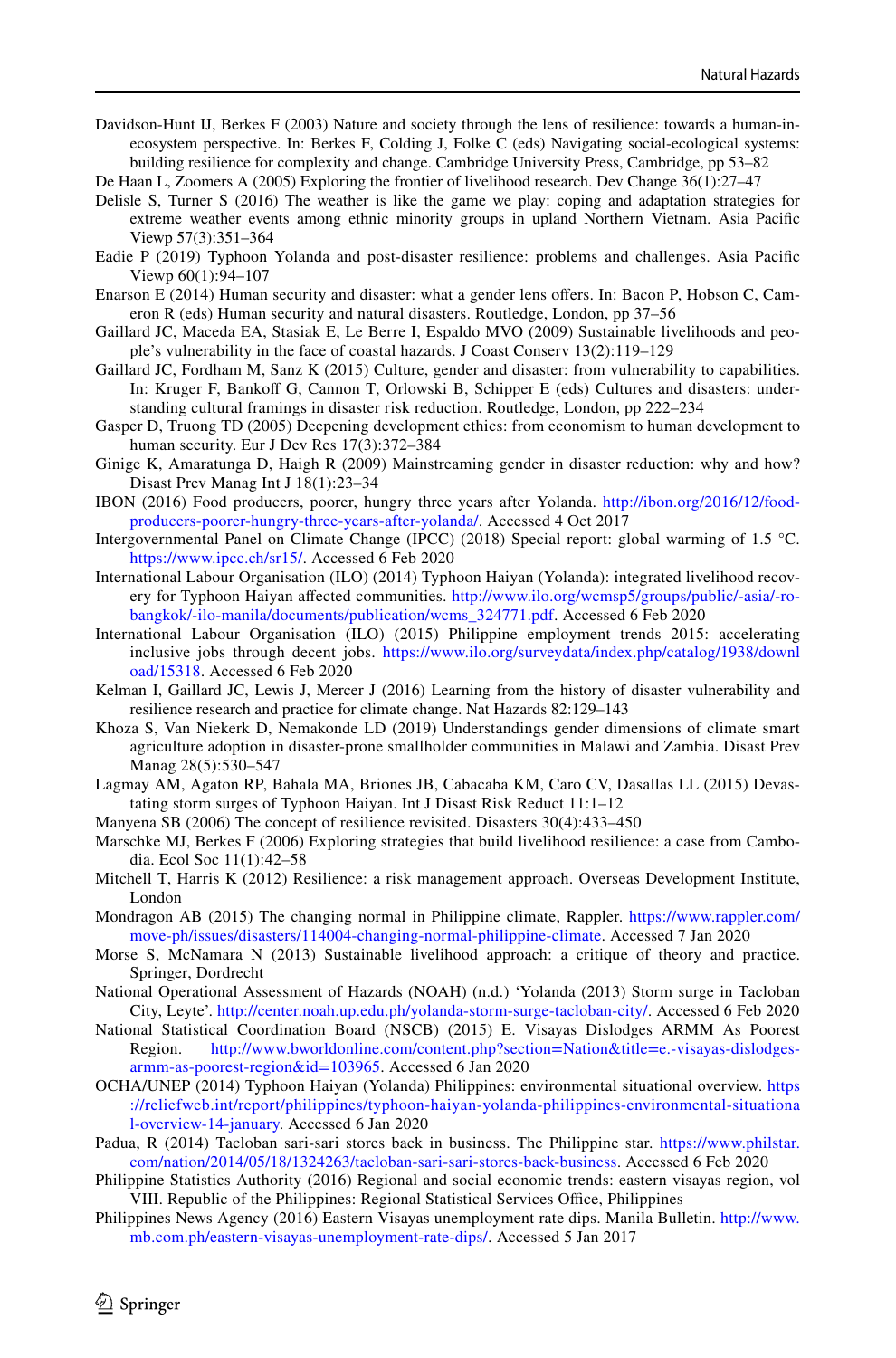- <span id="page-18-22"></span>Prahalad CK (2014) The fortune at the bottom of the pyramid: eradicating poverty through profts, 5th edn. Prentice Hall, Upper Saddle River
- <span id="page-18-21"></span>ReliefWeb (2014) Typhoon Haiyan (Yolanda): early recovery livelihoods and agriculture plan. Philippine Humanitarian Country Team. [https://reliefweb.int/report/philippines/typhoon-haiyan-yolanda](https://reliefweb.int/report/philippines/typhoon-haiyan-yolanda-early-recovery-livelihoods-and-agriculture-plan-february)[early-recovery-livelihoods-and-agriculture-plan-february](https://reliefweb.int/report/philippines/typhoon-haiyan-yolanda-early-recovery-livelihoods-and-agriculture-plan-february). Accessed 6 Feb 2020
- <span id="page-18-15"></span>Rigg J, Law L, Grundy-Warr C, Tan-Mullins M (2008) Grounding a natural disaster: Thailand and the 2004 Tsunami. Asia Pacifc Viewp 49(2):137–154
- <span id="page-18-26"></span>Roca HJ (2017) '802 North Tacloban residents to get DTI, City government livelihood assistance. City of Tacloban. [http://tacloban.gov.ph/802-north-tacloban-residents-to-get-dti-city-govt-livelihood](http://tacloban.gov.ph/802-north-tacloban-residents-to-get-dti-city-govt-livelihood-assistance/#.Wu8ewy-ZMQ8) [-assistance/#.Wu8ewy-ZMQ8](http://tacloban.gov.ph/802-north-tacloban-residents-to-get-dti-city-govt-livelihood-assistance/#.Wu8ewy-ZMQ8). Accessed 6 May 2018
- <span id="page-18-5"></span>Rodin J (2015) The resilience dividend. Profle Books, London
- <span id="page-18-12"></span>Sanderson D (2000) Cities, disasters and livelihoods. Risk Manag 2(4):49–58
- <span id="page-18-24"></span>Sanderson D, Willison ZD (2014) Philippines Typhoon Haiyan response review. Disasters Emergency Committee and Humanitarian Coalition. [http://www.dec.org.uk/sites/default/fles/pdf/dec\\_hc\\_haiya](http://www.dec.org.uk/sites/default/files/pdf/dec_hc_haiyan_review_report_2014.pdf) [n\\_review\\_report\\_2014.pdf.](http://www.dec.org.uk/sites/default/files/pdf/dec_hc_haiyan_review_report_2014.pdf) Accessed 6 Jan 2020
- <span id="page-18-1"></span>Scoones I (1998) Sustainable rural livelihoods: a framework for analysis. IDS Working Paper 72. [https://](https://www.ids.ac.uk/publication/sustainable-rural-livelihoods-a-framework-for-analysis) [www.ids.ac.uk/publication/sustainable-rural-livelihoods-a-framework-for-analysis.](https://www.ids.ac.uk/publication/sustainable-rural-livelihoods-a-framework-for-analysis) Accessed 6 Feb 2020
- <span id="page-18-8"></span>Scoones I (2009) Livelihood perspectives and rural development. J Peasant Stud 36(1):171–196
- <span id="page-18-0"></span>Secret Aid Worker (2015) Secret aid worker: two years after Haiyan, the aid economy is fourishing, the guardian. [https://www.theguardian.com/global-development-professionals-network/2015/nov/10/](https://www.theguardian.com/global-development-professionals-network/2015/nov/10/secret-aid-worker-two-years-after-haiyan-the-aid-economy-is-flourishing) [secret-aid-worker-two-years-after-haiyan-the-aid-economy-is-fourishing](https://www.theguardian.com/global-development-professionals-network/2015/nov/10/secret-aid-worker-two-years-after-haiyan-the-aid-economy-is-flourishing). Accessed 6 Jan 2020
- <span id="page-18-3"></span>Siar SV (2003) Knowledge, gender and resources in small scale fshing: the case of Honda Bay, Palawan, Philippines. Environ Manag 31(5):569–580
- <span id="page-18-7"></span>Sok S, Xiaojiang Y (2015) Adaptation, resilience and sustainable livelihoods in the communities of the Lower Mekong Basin, Cambodia. Int J Water Resour Dev 31(4):575–588
- <span id="page-18-9"></span>Tabuga AD, Mina CD (2011) Disability and gender: the case of the Philippines. PIDS discussion paper series no. 2011-32. [https://www.econstor.eu/bitstream/10419/126869/1/pidsdps1132.pdf.](https://www.econstor.eu/bitstream/10419/126869/1/pidsdps1132.pdf) Accessed 6 Jan 2020
- <span id="page-18-2"></span>Taheri Tafti M, Tomlinson R (2015) Best practice post-disaster housing and livelihood recovery interventions: winners and losers. Int Dev Plan Rev 37(2):165–185
- <span id="page-18-18"></span>Tanner T, Zaman RU, Acharya S, Gogoi E, Bahadur A (2019) Infuencing resilience: the role of policy entrepreneurs in mainstreaming climate adaptation. Disasters 43(S3):S388–S411
- <span id="page-18-11"></span>Tanyag M (2018) Resilience, female altruism and bodily autonomy: disaster induced displacement in the Post-Haiyan Philippines. Signs J Women Cult Soc 43(3):563–584
- <span id="page-18-16"></span>Trujillo M, Baas S (2015) Mainstreaming disaster risk reduction in agriculture: an assessment made against the Hyogo framework for action UNISDR input paper. [https://www.unisdr.org/2014/docs/](https://www.unisdr.org/2014/docs/un-drr/FAO-GAR15-InputPaper.pdf) [un-drr/FAO-GAR15-InputPaper.pdf.](https://www.unisdr.org/2014/docs/un-drr/FAO-GAR15-InputPaper.pdf) Accessed 7 Jan 2020
- <span id="page-18-13"></span>United Nations International Strategy for Disaster Risk Reduction (UNISDR) (2009) UNISDR terminology on disaster risk reduction. UNISDR, Geneva. [http://www.unisdr.org/we/inform/publicatio](http://www.unisdr.org/we/inform/publications/7817) [ns/7817.](http://www.unisdr.org/we/inform/publications/7817) Accessed 5 Jan 2020
- <span id="page-18-20"></span>United States Agency for International Development (USAID) (2014) Philippines Typhoon Haiyan fact sheet #22, fscal year (FY) 2014. [https://www.usaid.gov/sites/default/fles/documents/1866/phili](https://www.usaid.gov/sites/default/files/documents/1866/philippines_ty_fs22_04-21-2014.pdf) [ppines\\_ty\\_fs22\\_04-21-2014.pdf.](https://www.usaid.gov/sites/default/files/documents/1866/philippines_ty_fs22_04-21-2014.pdf) Accessed 3 Jan 2020
- <span id="page-18-23"></span>United States Embassy (2015) US hands over new facilities and livelihood support. [https://ph.usemb](https://ph.usembassy.gov/us-hands-over-new-facilities-and-livelihood-support/) [assy.gov/us-hands-over-new-facilities-and-livelihood-support/](https://ph.usembassy.gov/us-hands-over-new-facilities-and-livelihood-support/). Accessed 6 Feb 2020
- <span id="page-18-6"></span>Usamah M, Handmer J, Mitchell D, Ahmed I (2014) Can the vulnerable be resilient? Co-existence of vulnerability and disaster resilience: informal settlements in the Philippines. Int J Disast Risk Reduct 10(1):178–189
- <span id="page-18-19"></span>Valenzuela B (2015) Head of Tacloban City information office. Interview
- <span id="page-18-17"></span>Wamsler C (2006) Mainstreaming risk reduction in urban planning and housing: a challenge for international aid organisations. Disasters 30(2):151–177
- <span id="page-18-4"></span>Weichselgartner J, Kelman I (2014) Geographies of resilience: challenges and opportunities of a descriptive concept. Prog Hum Geogr 39(3):249–267
- <span id="page-18-14"></span>Wisner B, Blaikie P, Canon T, Davis I (2004) At risk: natural hazards, people's vulnerability and disasters, 2nd edn. Routledge, London
- <span id="page-18-10"></span>Yamagata T (2015) Livelihood: how do PWDs earn a living. In: Mori S, Reyes CM, Yamagata T (eds) Poverty reduction of the disabled: livelihood of persons with disabilities in the Philippines. Routledge, London, pp 71–89
- <span id="page-18-25"></span>Yaokasin J (2017) Vice mayor Tacloban. Interview